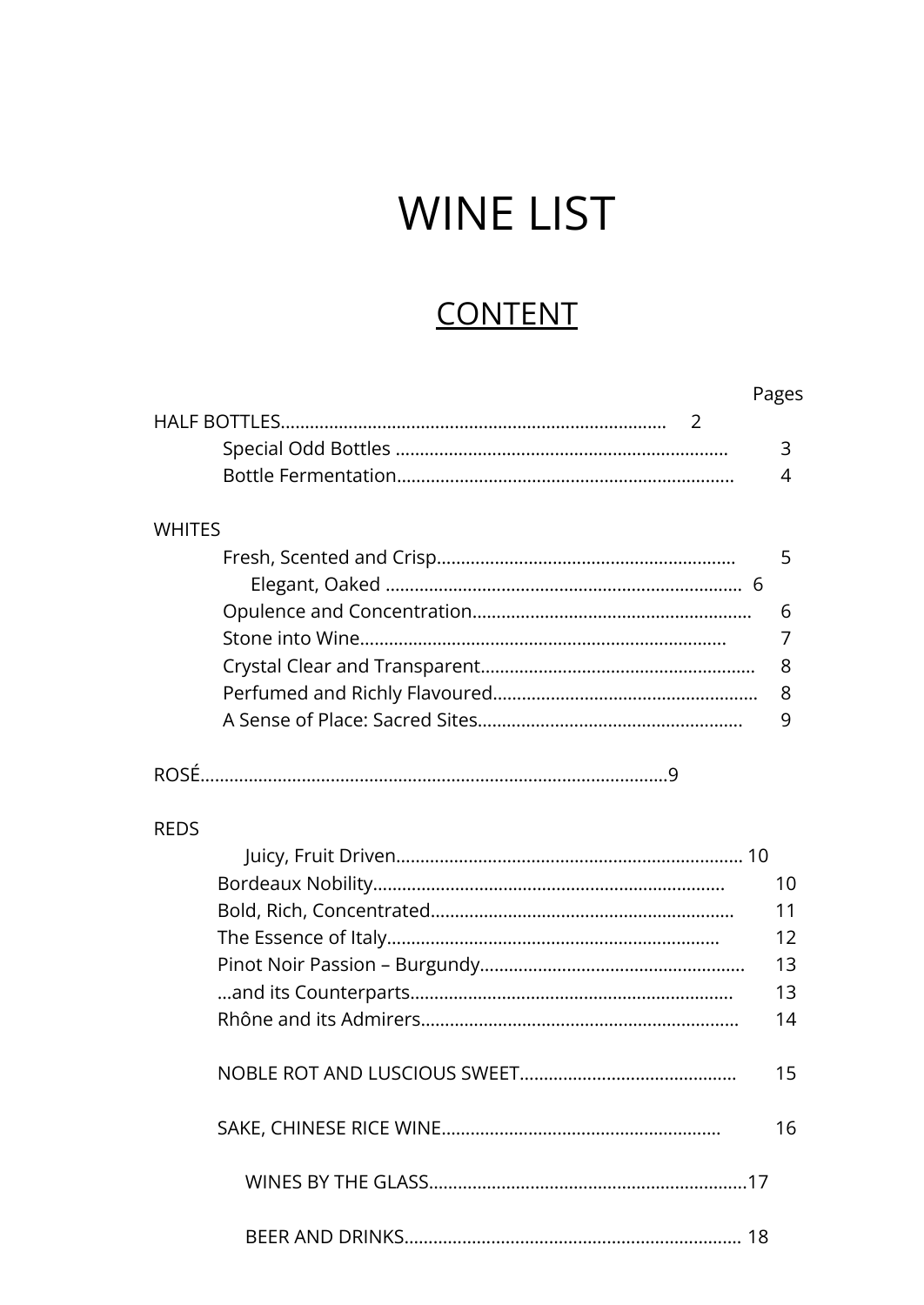| GRAPPA, COGNAC, WHISKY, RUM AND TECQUILA 18 |    |
|---------------------------------------------|----|
|                                             | 18 |

TEAS AND COFFEES……………………………………………………………19

#### A FIRST SIP

An introductory glass to get acquainted with wines we are passionate about, ranging from the obscure and new, to classic favourites, representing great value and drinking pleasure, as well as a selection of special bottles in limited quantities.

#### **Half Bottles White (375ml)**

| HW1             | 2021 | Riesling "Enchated Garden of Eden Valley" - Dandelion Vineyard,   | 28  |
|-----------------|------|-------------------------------------------------------------------|-----|
|                 |      | Eden Valley, Australia                                            |     |
| HW <sub>2</sub> | 2019 | Sauvignon Blanc – Greywacke, Marlborough, New Zealand             | 30  |
| HW <sub>3</sub> | 2020 | Gavi del Comune di Gavi "Lugarara" - Giustiniana, Piedmont, Italy | 32  |
| HW4             | 2018 | Pouilly-Fuisse "Collection" - Domaine Sophie Cinier, Burgundy,    | 40  |
|                 |      | France                                                            |     |
| HW5             | 2018 | Chardonnay "Rossi Bass" - Gaja, Piedmont, Italy                   | 75  |
| HW <sub>6</sub> | 2015 | Chardonnay "McCrea Vineyard" - Kistler, Sonoma Coast, USA         | 149 |
|                 |      |                                                                   |     |

#### **Half Bottles Red (375ml)**

| HR1             | 2016 Zweigelt - Weingut Umathum, Burgenland, Austria         | 29  |
|-----------------|--------------------------------------------------------------|-----|
| HR <sub>2</sub> | 2019 Pinot Noir - Ata Rangi, Martinborough, New Zealand      | 35. |
| HR3             | 2013 Brunello di Montalcino – Il Poggoine, Piedmont, Italy   | 60  |
| HR4             | 2015 Brunello di Montalcino – Conti Costanti, Tuscany, Italy | 65  |
| HR5             | 2016 Barbaresco – Gaja, Piedmont, Italy                      | 174 |

#### **Rose**

| HP1 | 2017 Côtes de Provence "Clos Mireille" Rose – Domaine Ott, Provence, | 39 |
|-----|----------------------------------------------------------------------|----|
|     | France                                                               |    |

#### **Half Bottles Champagne NV (375ml)**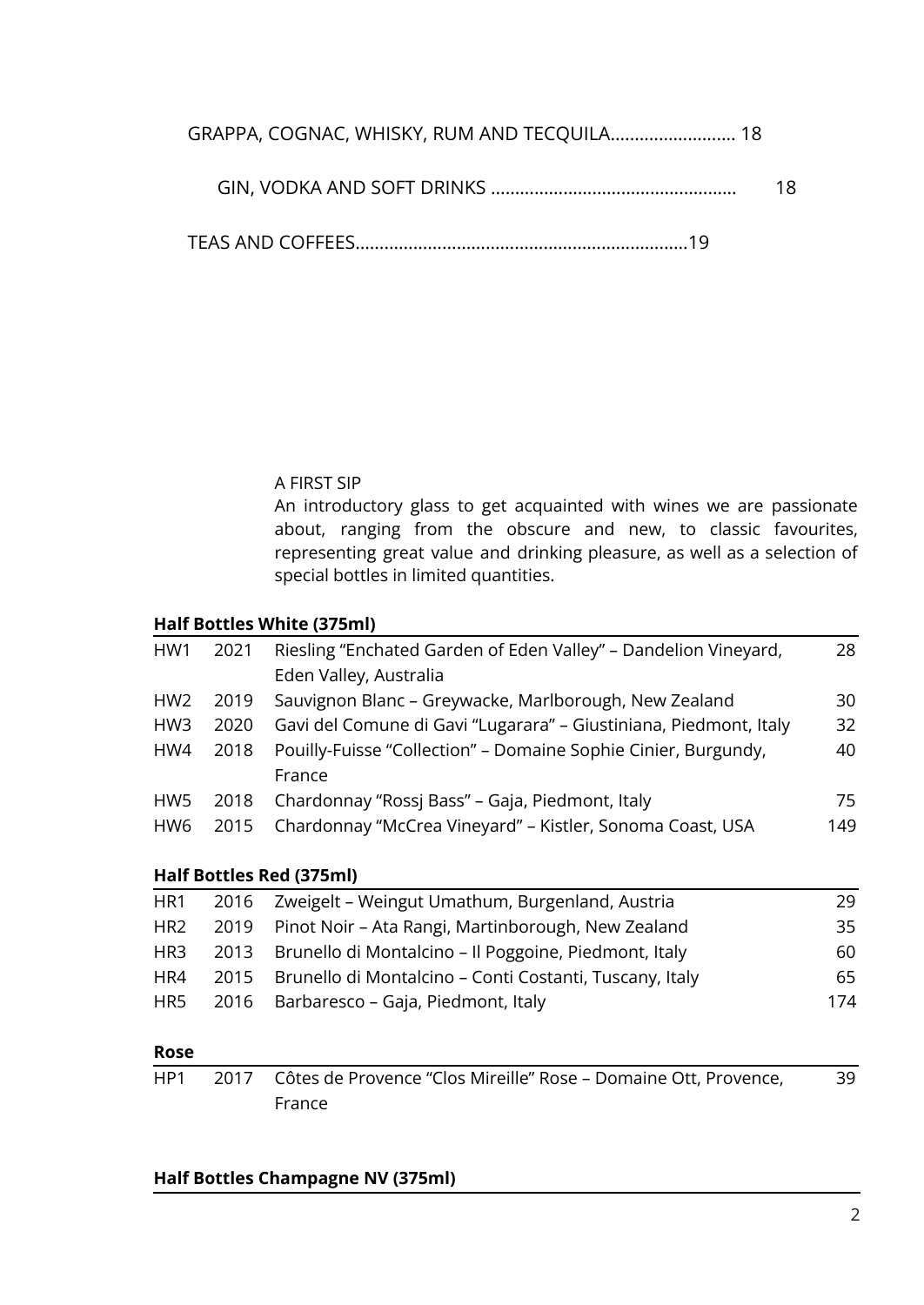| C <sub>03</sub> | Delamotte Blanc de Blancs     |    | 40  |
|-----------------|-------------------------------|----|-----|
| C <sub>02</sub> | Billecart-Salmon Brut Reserve |    | 49. |
| C10             | Billecart-Salmon Rose         | 59 |     |

#### **Sherry**

| S <sub>01</sub> | N/V Sherry La Bota de Manzanilla No.42 – Equipo Navazos, Andalucia, |  |
|-----------------|---------------------------------------------------------------------|--|
|                 | Spain                                                               |  |

SPECIAL ODD BOTTLES

Our bin ends list is famous for fine wines in tiny volumes we were able to get our hands on. Limited availability.

#### **White**

| BEW1             | 2020 | Palomino "Vidonia" – Suertes del Marques, Valle de la Orotava,         | 55  |
|------------------|------|------------------------------------------------------------------------|-----|
|                  |      | Spain                                                                  |     |
| BEW <sub>2</sub> | 2016 | Saint-Aubin 1 <sup>er</sup> Cru "Les Pitangerets" - Domaine Francois   | 85  |
|                  |      | Carillon, Burgundy, France                                             |     |
| BEW <sub>3</sub> | 2016 | Bourgogne "Bigotes" - Frederic Cossard, Burgundy, France               | 100 |
| BEW4             | 2017 | Palladius - The Sadie Family, Swartland, South Africa                  | 140 |
| BEW <sub>5</sub> | 2015 | Corton-Charlemagne Grand Cru "Domaine du Pavillon" - Albert            | 210 |
|                  |      | Bichot, Burgundy, France                                               |     |
| BEW <sub>6</sub> | 2018 | Chassagne-Montrachet "Vieilles Vignes" -                               | 220 |
|                  |      | Pierre-Yves-Colin-Morey, Burgundy, France                              |     |
| BEW7             | 2014 | Puligny-Montrachet - Domaine Leflaive, Burgundy, France                | 240 |
| BEW8             | 2016 | Puligny-Montrachet 1 <sup>er</sup> Cru "Clos de la Mouchere" – Domaine | 280 |
|                  |      | Henri Boillot, Burgundy, France                                        |     |
| BEW9             | 2014 | Chassagne-Montrachet 1 <sup>er</sup> Cru "Les Grandes Ruchottes" -     | 500 |
|                  |      | Domaine Paul Pillot, Burgundy, France                                  |     |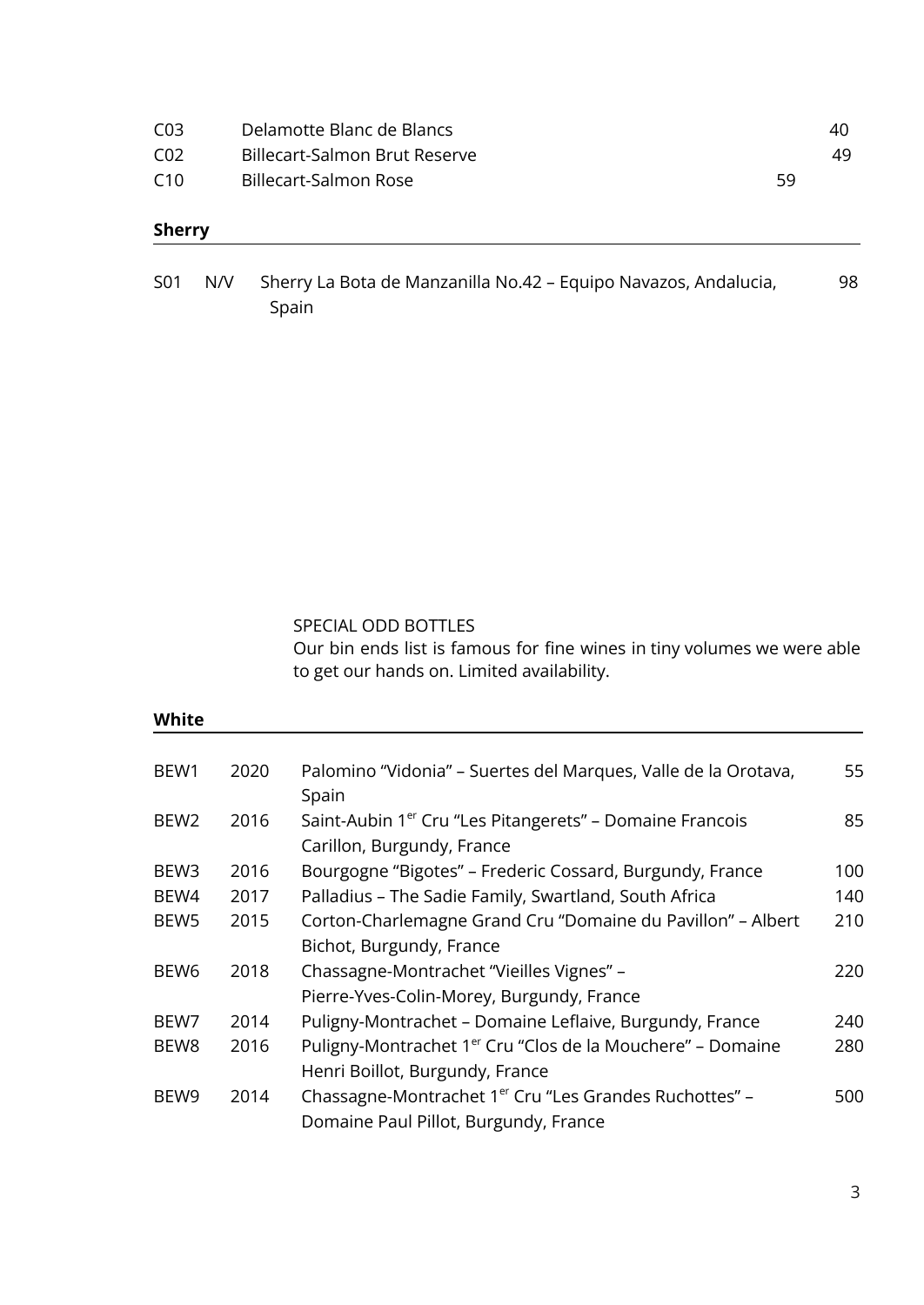| BEW10 11/13 |       | Meursault 1 <sup>er</sup> Cru "Les Charmes" – Domaine des Comtes Lafon, | 600  |
|-------------|-------|-------------------------------------------------------------------------|------|
|             |       | Burgundy, France                                                        |      |
| BEW11       | -2014 | Chassagne-Montrachet 1 <sup>er</sup> Cru "Les Chenevottes" – Domaine    | 1700 |
|             |       | Leroy, Burgundy, France                                                 |      |

#### **Red**

| BER1             | 2011 | Syrah "La Rosine" - Michel & Stephane Ogier, Collindes                                      | 40   |
|------------------|------|---------------------------------------------------------------------------------------------|------|
|                  |      | Rhodaniennes, France                                                                        |      |
| BER <sub>2</sub> | 2010 | Crozes-Hermittage "Domaine de Thalabert" – Paul Jaboulet Aine,<br>Rhone, France             | 69   |
| BER3             | 2017 | Spatburgunder "Blauschiefer" - Mayer Nakel, Ahr, Germany                                    | 75   |
| BER4             | 2014 | Volnay "Vendages Selectionnees" - Domaine Michel Lafarge,<br>Burgundy, France               | 100  |
| BER5             | 2019 | Gevrey-Chambertin - Domaine David Duband, Burgundy, France                                  | 120  |
| BER7             | 2013 | Valpolicella "Monte Lodoletta Superiore" - Dal Forno Romano,<br>Veneto                      | 160  |
| BER8             | 2015 | Gevrey-Chambertin 1er Cru "Lavaux Saint-Jacques" - Albert<br>Bichot, Burgundy, France       | 170  |
| BER9             | 2017 | Cabernet Franc/Malbec "La Craie" - PerSe, Gualtallary, Argentina                            | 175  |
| BER10            | 2014 | Volnay 1er Cru "Les Caillerets" - Domaine Michel Lafarge,<br>Burgundy, France               | 240  |
| BER11            | 2015 | Clos de Vougeot Grand Cru - Albert Bichot, Burgundy, France                                 | 320  |
| BER12            | 2015 | Vosne-Romanee 1er Cru "Les Malconsorts" - Albert Bichot,<br>Burgundy, France                | 340  |
| BER13            | 2017 | Gevrey-Chambertin 1er Cru "Clos St. Jacques" - Domaine<br>Armand Rousseau, Burgundy, France | 2800 |

#### BOTTLE FERMENTATION

Champagne can be considered a work of art itself, with a secondary fermentation induced in the bottle, followed by long cellaring, which adds layers and layers of complexity and flavour to the wine. France can no longer claim to be the sole protagonist of the style with some fine sparklers emerging from especially the South of England. Italy's Prosecco, on the other hand, is a feather light and joyful apéritif produced in the hills close to Venice.

#### Sparkling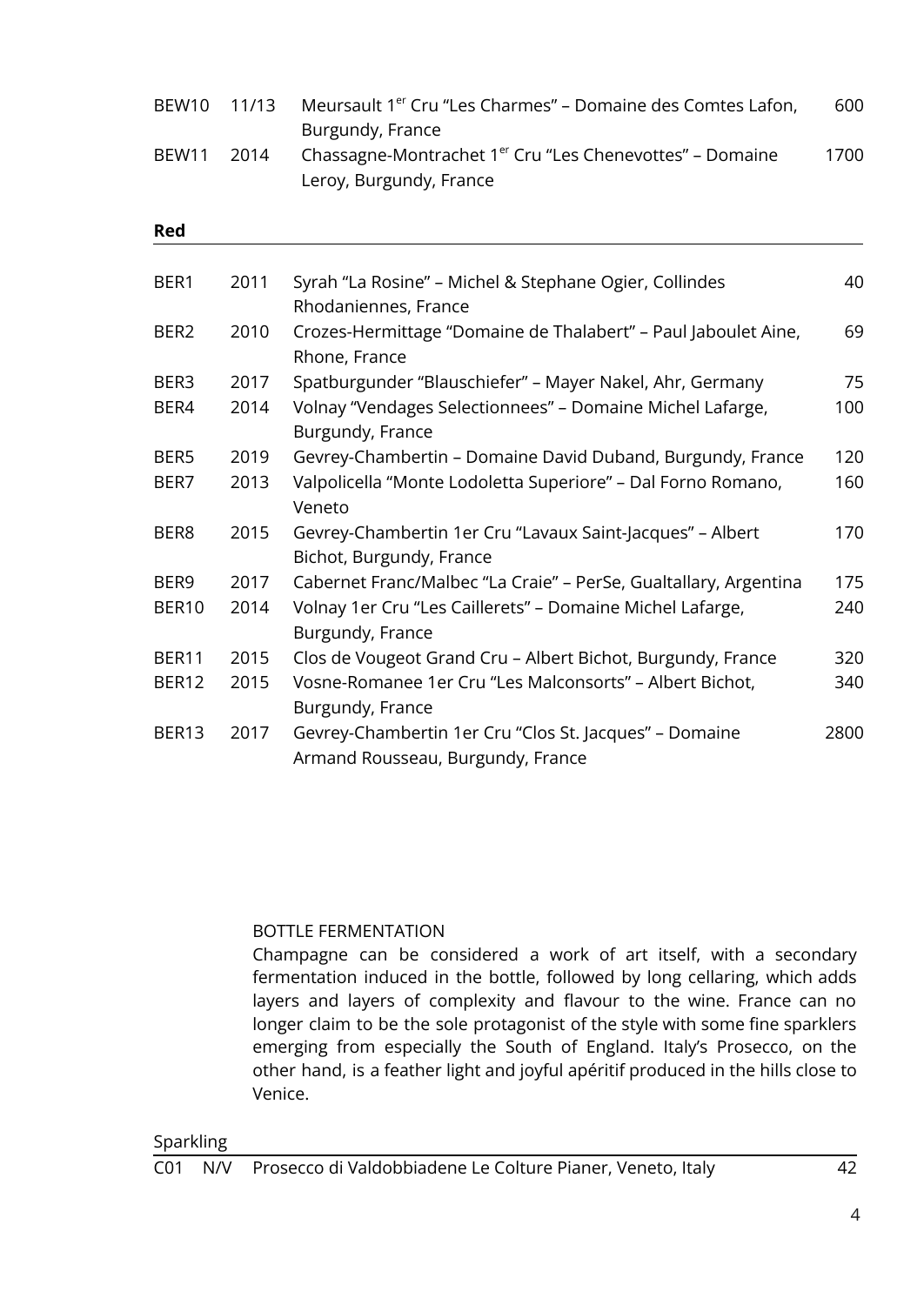## C02 N/V Nyetimber Cuvee Cherie (Demi-Sec) 79

## Non-Vintage Champagne

| CO <sub>3</sub> | Delamotte Blanc de Blancs Brut (375ml)                    | 35  |
|-----------------|-----------------------------------------------------------|-----|
| CO <sub>4</sub> | Billecart-Salmon Brut Réserve (375ml)                     | 47  |
| CO <sub>5</sub> | Delamotte Blanc de Blancs Brut                            | 66  |
| C <sub>06</sub> | Ulysse Collin "Les Perrierres" Blanc de Blancs Extra Brut | 540 |
| C <sub>07</sub> | Ulysse Collin "Les Maillons" Blanc de Noirs Extra Brut    | 600 |

## Vintage Champagne

| C08 2014 Michel Gonet Blanc de Blancs Grand Cru                          | 80  |
|--------------------------------------------------------------------------|-----|
| C09 2014 Delamotte Blanc de Blancs                                       | 99  |
| C10 2016 Michel Gonet/Rajat Parr/Marco Pelletier "Les Comperes" Blanc de | 155 |
| <b>Blancs Brut Nature</b>                                                |     |
| C11 12/15 Pascal Agrapart & Fils "Minéral" Blanc de Blanc Grand Cru      | 220 |
| C12 2010 Dom Pérignon                                                    | 290 |
| C13 2012 Pol Roger Cuvee Sir Winston Churchill                           | 385 |
|                                                                          |     |
|                                                                          |     |

## Rosé Champagne

| C <sub>14</sub> | Billecart-Salmon Brut Rosé (375ml)     |     |
|-----------------|----------------------------------------|-----|
| C <sub>15</sub> | Billecart-Salmon Brut Rosé             |     |
|                 | C16 2004 Bollinger La Grande Anne Rose | 250 |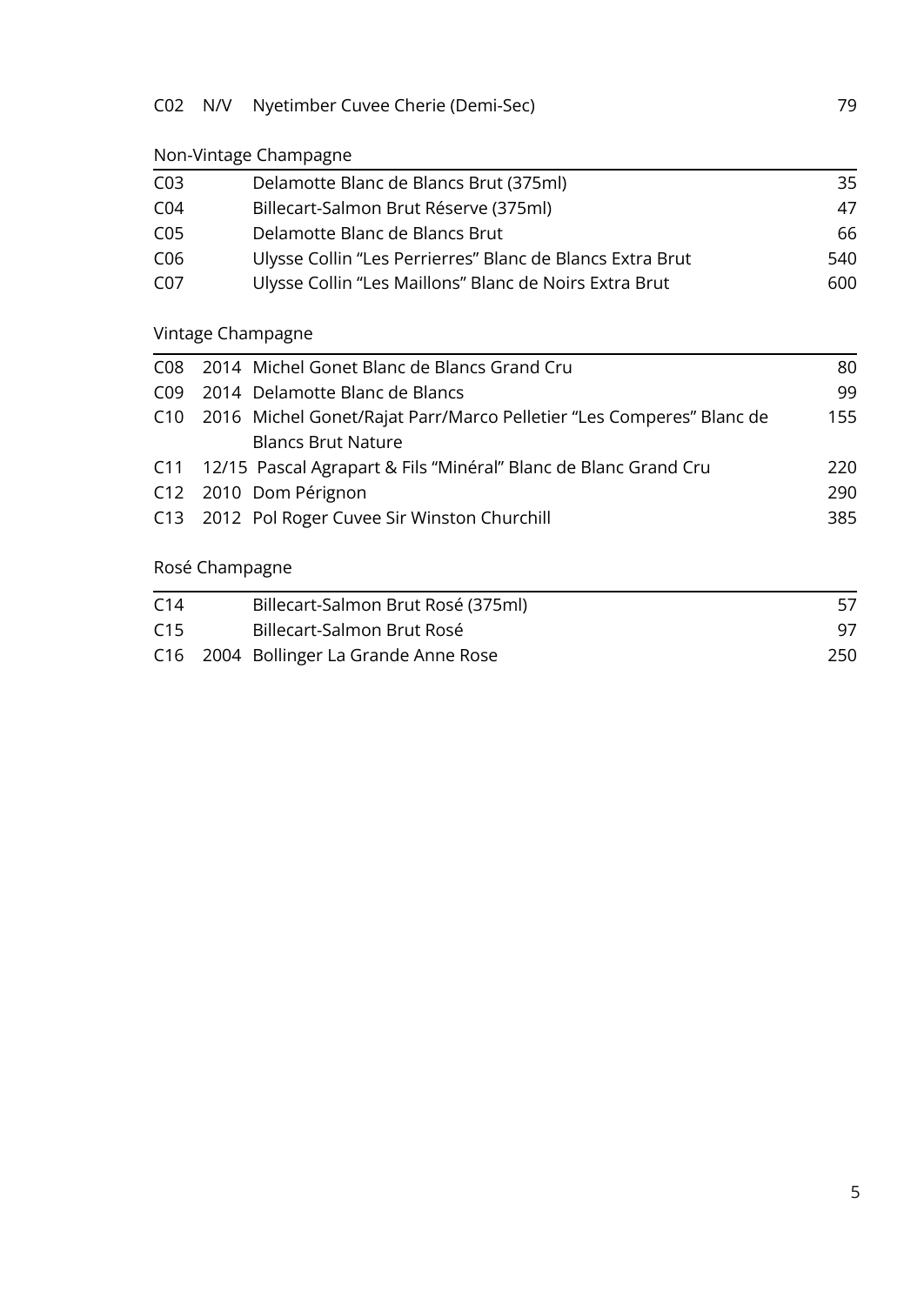#### FRESH, SCENTED AND CRISP

White wines, with good structuring acidity, can actually substitute the proverbial squeeze of lemon to contrast the flavours of vegetable and fish dishes. The Loire's Sauvignon Blanc, with its range of grassy, apple and gooseberry aromas, likes travelling and can be found in all corners of the world. The complex Assyrtiko comes from the volcanic soils of Santorini, while the Spanish Albariño displays peach and green apple, with zippy acidity. The Pinot Grigio from Friuli puts many a wine, carrying the much abuse name on its label, to shame.

| <b>WA01</b> | 2020 | Sauvignon Blanc - Lionel Gosseaume, Loire, France                    | 36  |
|-------------|------|----------------------------------------------------------------------|-----|
| <b>WA02</b> | 2020 | Sauvignon Blanc - Clos Marguerite, Marlborough, New Zealand          | 45  |
| WA03 2020   |      | Pouilly-Fume "Les Chaumiennes" - Domaine Andre et Edmond Figeat,     | 46  |
|             |      | Loire, France                                                        |     |
| WA04 2018   |      | Albariño – Bodegas Pascual Leira Reyero, Rias Biaxas, Spain          | 46  |
| WA05 2018   |      | Gavi Riserva - La Mesma, Piedmont, Italy                             | 48  |
| WA06 2020   |      | Sancerre – Roland Tissier et Fils, Loire, France                     | 49  |
| <b>WA07</b> | 2020 | Pinot Grigio - Livio Felluga, Colli Orientali Friuli, Italy          | 50  |
| WA08 2017   |      | Ribolla "Pettarin" - Miani, Colli Orientali del Friuli, Italy        | 185 |
| WA09 2017   |      | Sauvignon Blanc "Zitelle" - Miani, Colli Orientali del Friuli, Italy | 195 |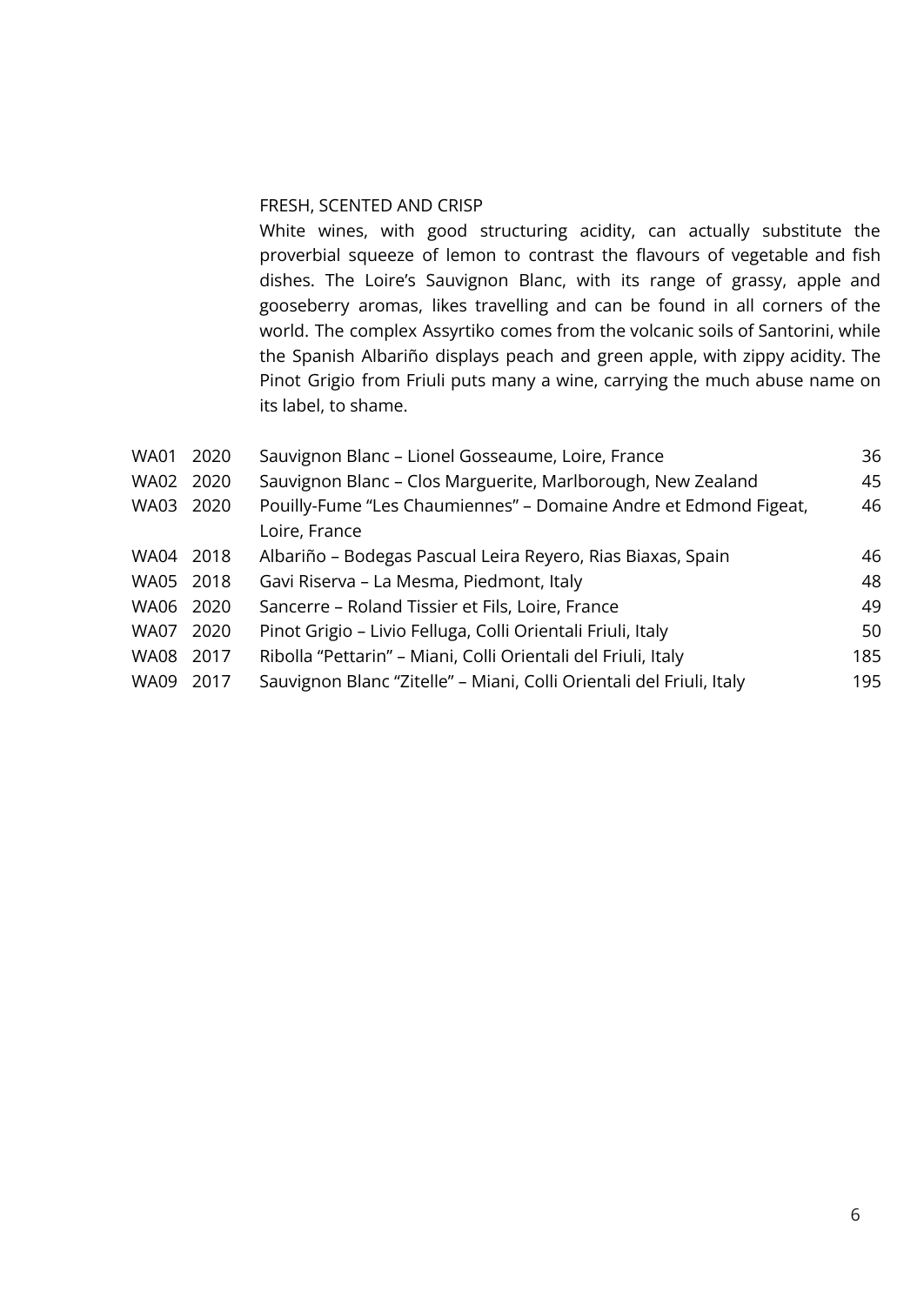#### ELEGANT, OAKED WHITES

Chardonnay arguably is the white grape variety that lends itself best to fermentation and ageing in barrel. Its subdued apple and melon notes blend beautifully with the vanilla, nutty and smoky touches of oak. Burgundy being the ultimate expression of this style, the Pouilly-Fuissé (not to be confused with Pouilly-Fumé, which is made of Sauvignon Blanc), as well as St.-Aubin show great value for money. But there are other varieties, whose complexity can be enhanced by barriques.

| WB01        | 2018   | Pouilly-Fuissé "Cuvee Classique" - Vins Auvigue, Burgundy, France      | 58  |
|-------------|--------|------------------------------------------------------------------------|-----|
| WB02 2013   |        | Crianza Blanco "Vina Gravonia" – Lopez de Heredia Vina Tondonia, Rioja | 79  |
|             |        | Alta, Spain                                                            |     |
| WB03        | 2018   | Meursault - Domaine Ballot Millot, Burgundy, France                    | 82  |
| WB04        | 2018   | Saint-Aubin 1er Cru " Charmois" – Domaine Marc Morey, Burgundy,        | 99  |
|             |        | France                                                                 |     |
| <b>WB05</b> | - 2016 | Meursault-Poruzots Premier Cru - Antoine-Jobard, Burgundy, France      | 250 |

#### OPULENCE AND CONCENTRATION

The result of late harvest, low yields and prime vineyard sites, giving wines of great concentration and length. Chardonnay, "everbody's darling", comes in its most opulent disguise from Meursault, pairing richness with fine acidity and a layer of toasty oak, whereas Kistler's Noisetiers comes very close to this style.

|  | WC01   2019       Chardonnay – Au Bon Climat, Santa Barbara County, USA            | 55   |
|--|------------------------------------------------------------------------------------|------|
|  | WC02 2017 Chardonnay "Hunting Hill" – Kumeu River Winery, Auckland, New Zealand 80 |      |
|  | WC03 2018  Chardonnay "Stanford & Benedict Vineyard" – Au Bon Climat, Santa Ynez   | - 95 |
|  | Valley, USA                                                                        |      |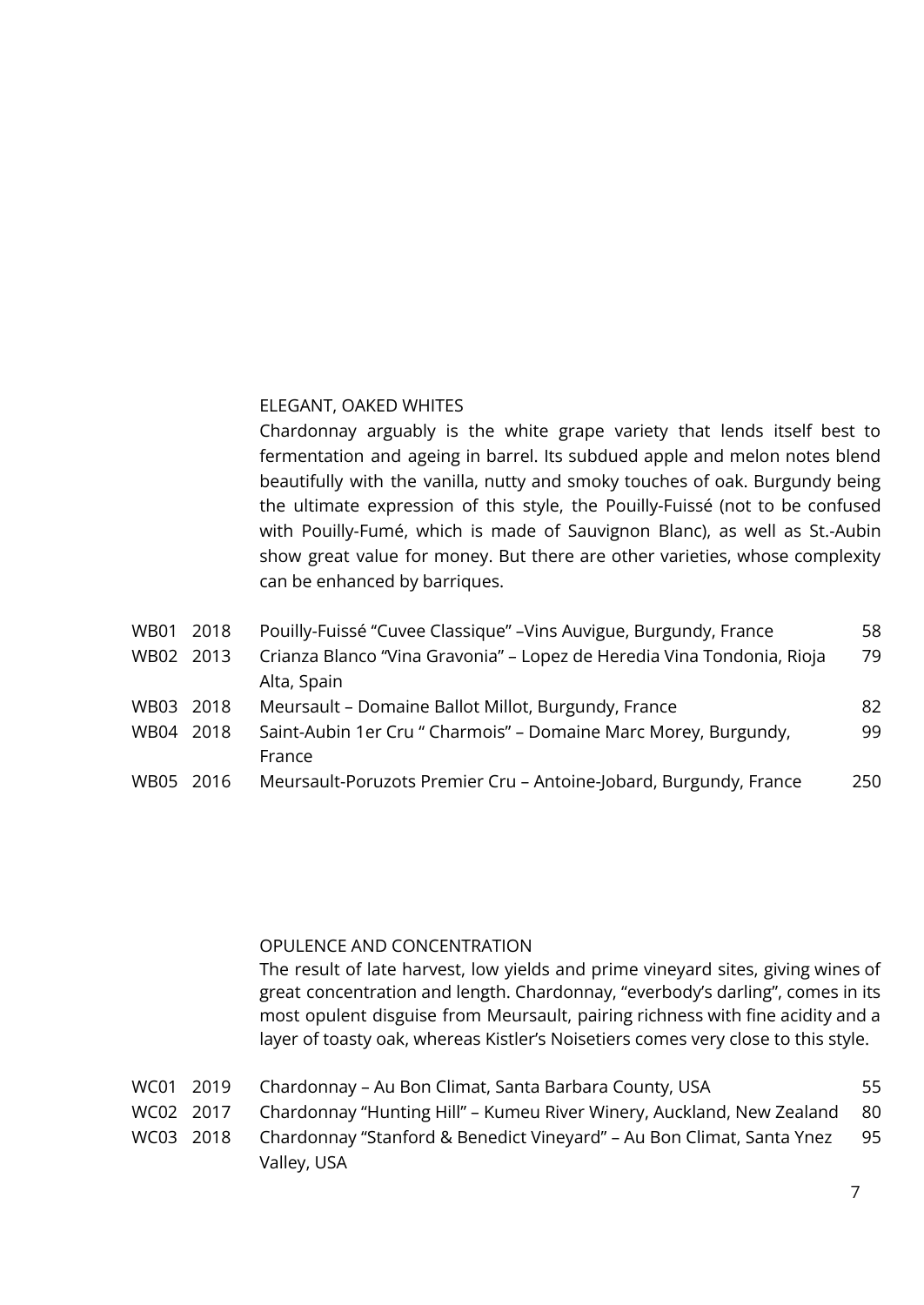|  | WC04 2019 Chardonnay "Les Noisetiers" – Kistler, Sonoma Coast, USA | 220 |
|--|--------------------------------------------------------------------|-----|
|  | WC05 2015 Chardonnay – Wayfarer Vineyard, Fort Ross-Seaview, USA   | 300 |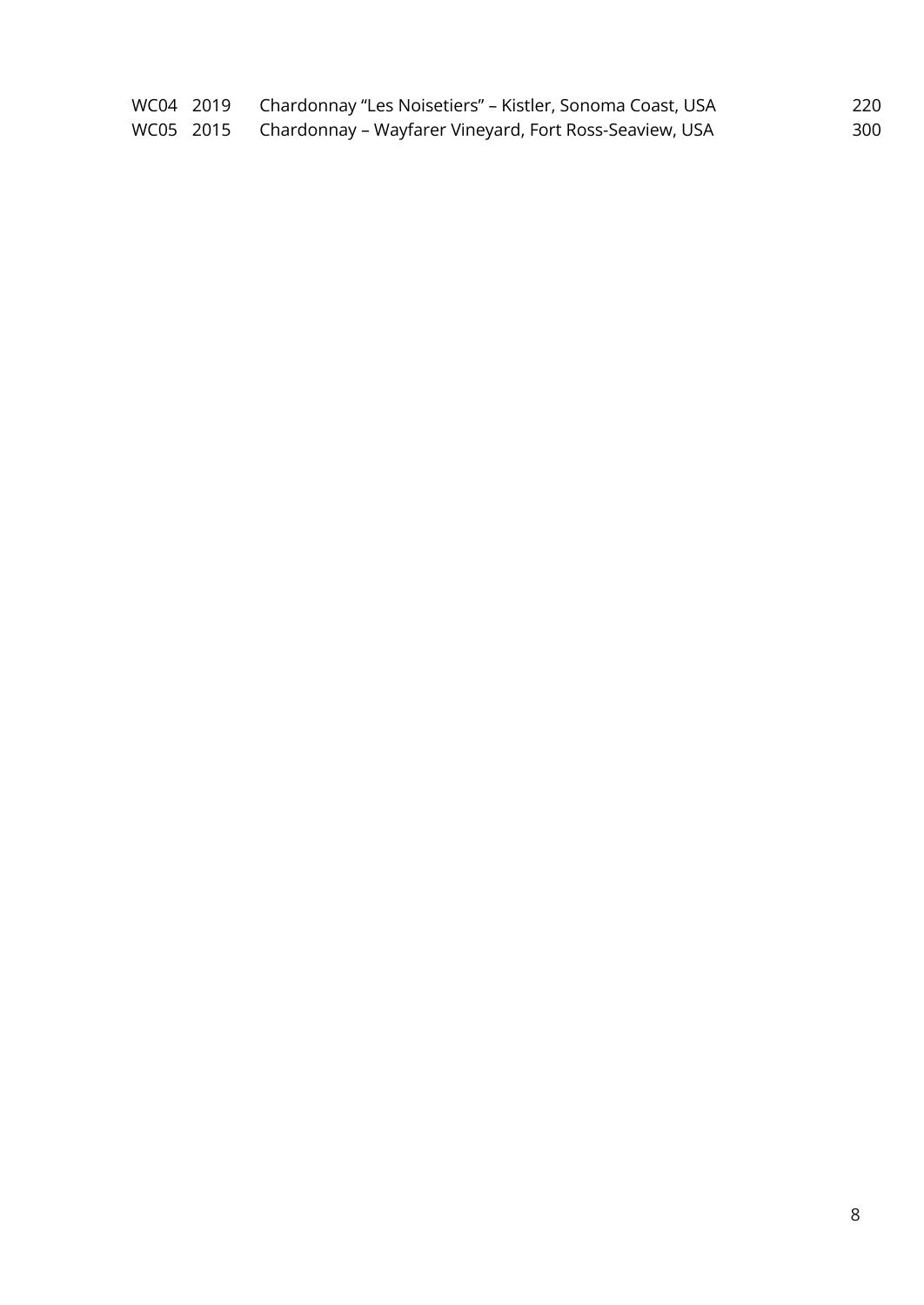#### STONE INTO WINE

The classic white grape varieties from Northern Europe have the capacity to truly reflect their place of origin. Austria's Grüner Veltliner is one of those "soil translators", as is Riesling that reflects its origin like no other.

|  | 49                                                                                                                                                                                                                                                                                                                                                         |
|--|------------------------------------------------------------------------------------------------------------------------------------------------------------------------------------------------------------------------------------------------------------------------------------------------------------------------------------------------------------|
|  | 49                                                                                                                                                                                                                                                                                                                                                         |
|  | 55                                                                                                                                                                                                                                                                                                                                                         |
|  | 56                                                                                                                                                                                                                                                                                                                                                         |
|  | 59                                                                                                                                                                                                                                                                                                                                                         |
|  | WD01 2019 Soave Classico "Calvarino" – Pieropan, Veneto, Italy<br>WD02 2016 Riesling - Lonely Vineyard, Eden Valley, Australia<br>WD03 2019 Riesling "Springvale" - Grosset, Clare Valley, Australia<br>WD04 2019 Riesling "Gaisberg" - Schloss Gobelsburg, Kamptal, Austria<br>WD05 2019 Grüner Veltliner "Renner" – Schloss Gobelsburg, Kamptal, Austria |

#### CRYSTAL CLEAR & TRANSPARENT

The preponderance of Germanic style white wines on our list may have become clear by now. These wines complement and enhance our cuisine like no other style, with their lightness of touch, ripe, white fruits and focused acidity, and all that carried by amazingly little alcohol. The wines refresh the palate, while the ongoing taste sensation, the tension between sweetness and acidity – what the Germans call "Spiel", or "play" – the hallmark of cool climate vineyards, has inspired many international producers to pay tribute to this style, which is finally, and deservedly, experiencing a renaissance.

| WE01        | 2018 | Riesling Kabinett "Thanisch Estate" Medium Dry - Weingut Wwe Dr    | 45  |
|-------------|------|--------------------------------------------------------------------|-----|
|             |      | H. Thanisch, Mosel, Germany                                        |     |
| <b>WE02</b> | 2018 | Riesling Kabinett Trocken "Kallstadter Saumagen" Dry -             | 47  |
|             |      | Koehler-Ruprecht, Pfalz, Germany                                   |     |
| WE03        | 2017 | Riesling Trocken "Orbel" Dry - Fritz Ekkehard Huff, Rheinhessen,   | 55  |
|             |      | Germany                                                            |     |
| WE04        | 2018 | Riesling Trocken "Konigsbach" Dry - Weingut A. Christmann, Pfalz,  | 59  |
|             |      | Germany                                                            |     |
| WE05        | 2019 | Riesling Kabinett "Kreuznacher Krotenpful" Medium Dry - Donnhoff,  | 60  |
|             |      | Nahe, Germany                                                      |     |
| WE06        | 2011 | Riesling Spatlese Trocken "Wallufer Walkenberg" Dry - J.B. Becker, | 65  |
|             |      | Rheingau, Germany                                                  |     |
| WE07        | 2016 | Riesling Qba "Scharzhof" Dry - Egon Muller, Mosel, Germany         | 240 |
|             |      | (Magnum)                                                           |     |
| <b>WE08</b> | 2014 | Riesling "Kirchspiel" Dry - Weingut Keller, Rheinhessen, Germany   | 480 |
|             |      |                                                                    |     |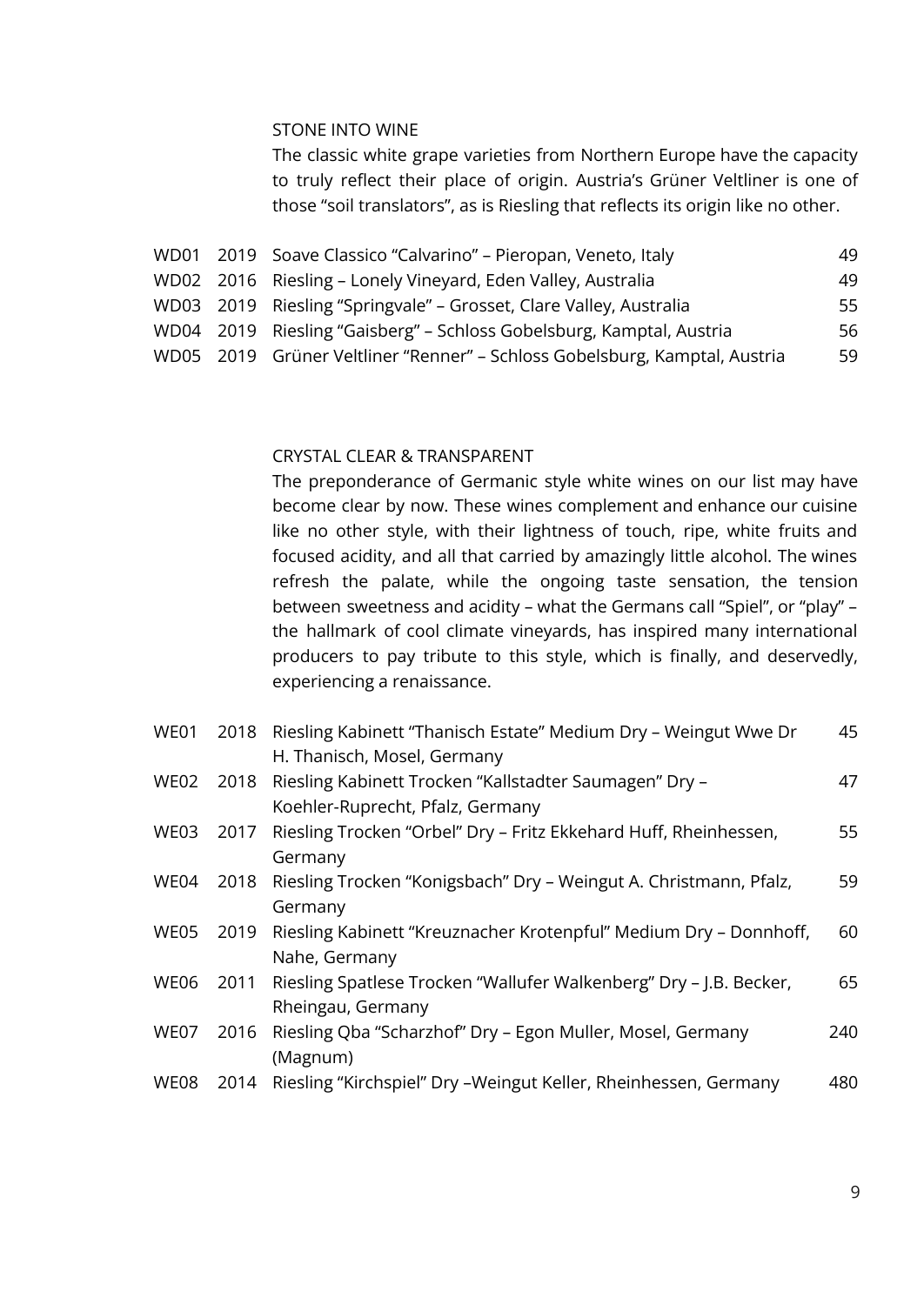#### PERFUMED AND RICHLY FLAVOURED

Many wine lovers were seduced into the world of wine by the perfumed, complex scents of Gewurztraminer. With its heady scent of lychees and rose petals the grape variety is making a come-back, not least due to its innate compatibility with oriental spices and herbs, and one of the very few whites to match smoked fish as well as pork dishes. The Grüner Veltliner can develop similar perfumed intensity albeit in the white fruit spectrum, while Condrieu, from the aromatic and rather rare Rhône grape variety Viognier shows rich apricot fruit with a touch of oak.

| WF01        | 2020 Furmint "Egy Kis Furmint" - Barta Pince, Tokaj, Hungary             | 37  |
|-------------|--------------------------------------------------------------------------|-----|
| WF02        | 2018 Gewurztraminer "Reserve Personelle" - Leon Beyer, Alsace, France    | 50  |
| WF03        | 2020 Crozes-Hermitage - Alain Graillot, Rhone, France                    | 59  |
| WF04        | 2017 Grüner Veltliner "Rotes Tor" - Franz Hirtzberger, Wachau, Austria   | 85  |
| WF05        | 2020 Condrieu "Les Terrasses de l'Empire" – George Vernay, Rhone, France | 89  |
| <b>WF06</b> | 2020 Condrieu – Domaine Yves et Mathilde Gangloff, Rhone, France         | 210 |
| WF07        | 2019 Chenin Blanc "Clos de la Coulee de Serrant" - Nicholas Joly, Loire, | 230 |
|             | France                                                                   |     |
| WF08        | 2020 Chenin Blanc "Mev. Kirsten" - The Sadie Family Wines, Stellenbosch, | 290 |
|             | South Africa                                                             |     |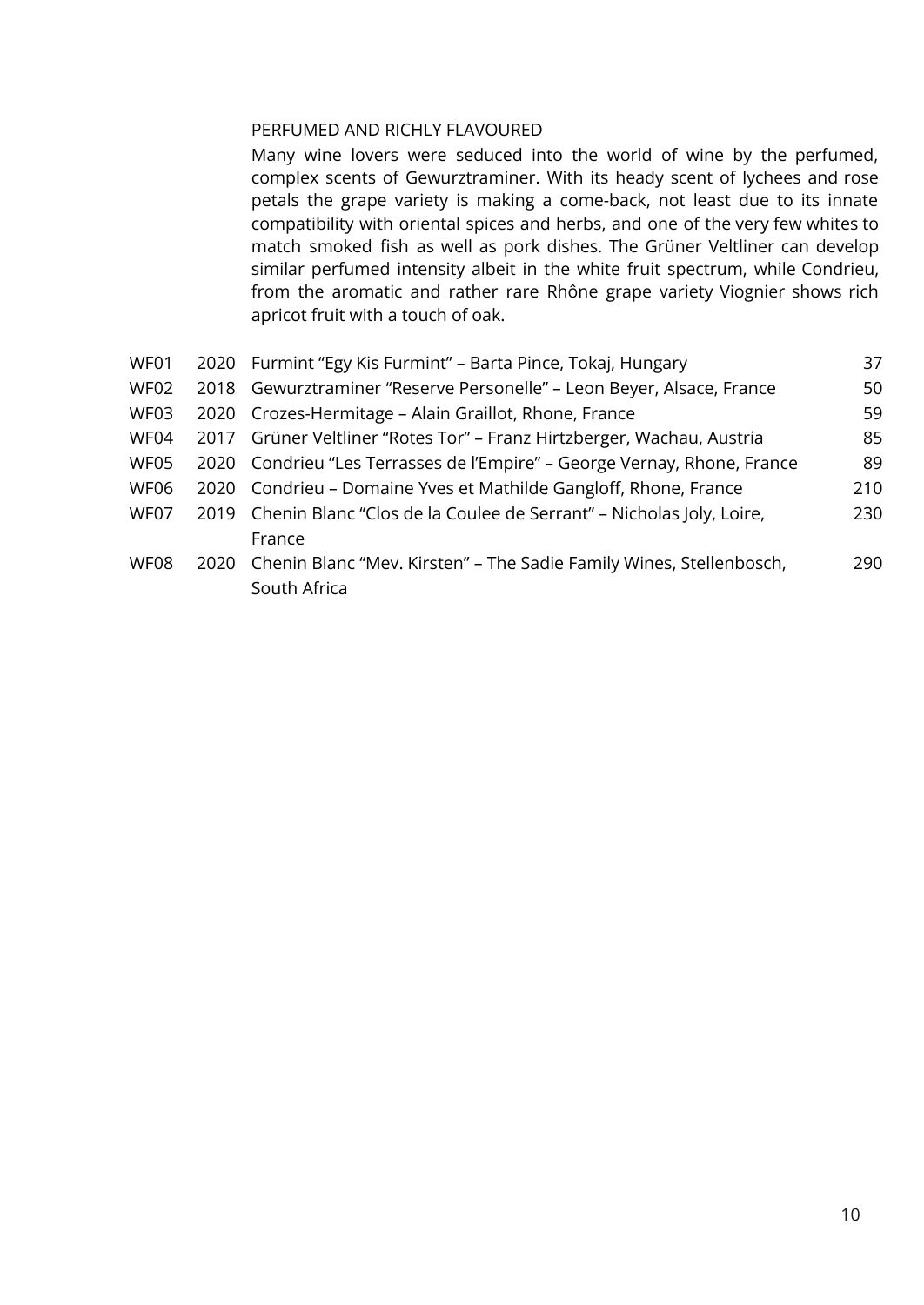#### A SENSE OF PLACE: SACRED SITES

The sense of place, or origin, that truly great wines display, and which makes them inimitable, is what the French describe as "Terroir", the unique combination of plant, soil type, climate and man's or woman's hand. For the French, a grape variety is a mere vehicle in translating this "message of the soil". The identification of certain plots of land, vineyards and sites, which year after year produce the greatest wines, has been done over many generations and is classified in a system of "Crus" or "Growth". Affixed to the vineyard name, this system of "Premier" and "Grand Cru", indicates the exact location of the vineyards as well as the very best France has to offer. In the case of Burgundy, it is the Chardonnay grape translating the site's characteristics into wine.

| <b>WG01</b> | 2019 | Chablis 1 <sup>er</sup> Cru "Les Lys" - Domaine Vincent Dampt, Burgundy, France      | 64  |
|-------------|------|--------------------------------------------------------------------------------------|-----|
| <b>WG02</b> | 2019 | Chablis "Le Bas de Chapelot" - Domaine Eleni et Edouard Vocoret,                     | 80  |
|             |      | Burgundy, France                                                                     |     |
| WG03        | 2019 | Chassagne-Montrachet - Domaine Jean-Marc-Pillot, Burgundy, France                    | 99  |
| WG04        | 2017 | Chassagne-Montrachet - Fontaine Gagnard, Burgundy, France                            | 110 |
| WG05        | 2019 | Puligny-Montrachet - Jacques Carillon, Burgundy, France                              | 120 |
| <b>WG06</b> | 2018 | Puligny-Montrachet 1 <sup>er</sup> Cru "Referts" – Domaine Marc Morey, Burgundy,     | 140 |
|             |      | France                                                                               |     |
| WG07        | 2018 | Puligny-Montrachet - Domaine de Montille, Burgundy, France                           | 155 |
| <b>WG08</b> | 2018 | Chassagne-Montrachet 1 <sup>er</sup> Cru "Les Chaumees Clos Saint-Abdon" -           | 160 |
|             |      | Philippe Colin, Burgundy, France                                                     |     |
| WG09        | 2015 | Chassagne-Montrachet 1 <sup>er</sup> Cru "Les Vergers" – Domaine Bruno Collin,       | 160 |
|             |      | Burgundy, France                                                                     |     |
| <b>WG10</b> | 2016 | Puligny-Montrachet 1 <sup>er</sup> Cru "Les Perrieres" – Pernot Belicard, Burgundy,  | 165 |
|             |      | France                                                                               |     |
| <b>WG11</b> | 2016 | Puligny-Montrachet 1 <sup>er</sup> Cru "Les Perrieres" - Jacques Carillon, Burgundy, | 190 |
|             |      | France                                                                               |     |
| <b>WG12</b> | 2014 | Corton-Charlemagne Grand Cru - Domaine de Montille, Burgundy,                        | 260 |
|             |      | France                                                                               |     |
|             |      |                                                                                      |     |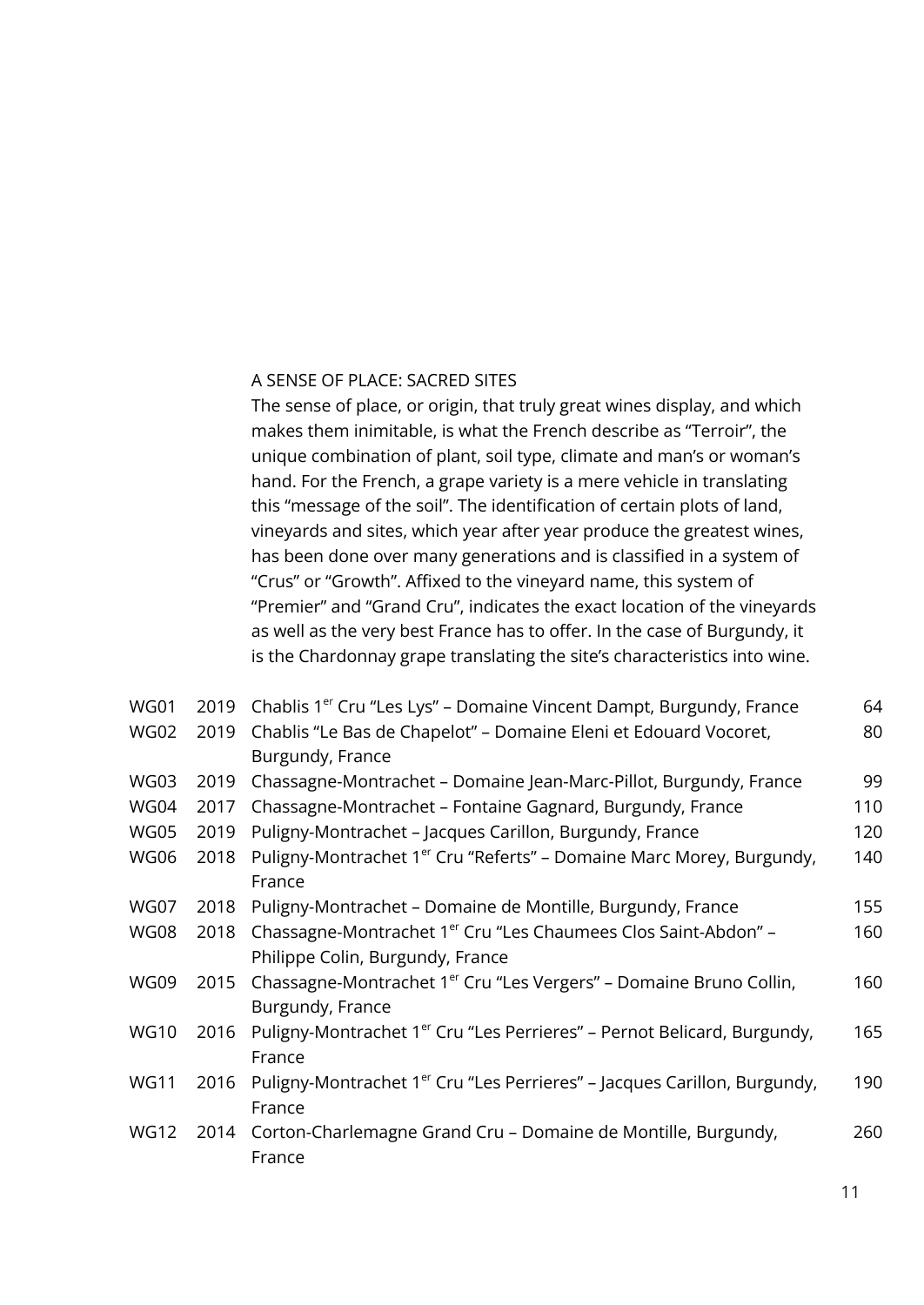#### ROSÉ/NATURAL WINE

Rosé's popularity seems unstoppable, and its enjoyment not limited to the summer season either. Arguably the most versatile of styles, from aperitif to proper dinner companion, the best wines are the result of a very brief initial fermentation of the juice and the red grape skins together, just enough to extract some colour out of them. After pressing the fermentation is finished without the grape skins, resulting in a pink or rose wine, displaying fresh aromas of red summer fruits.

| <b>P01</b> |      | 2020 Torontel "Naranjo Loncomilla" – Maturana Wines, Maule Valley, Chile        | 39  |
|------------|------|---------------------------------------------------------------------------------|-----|
|            |      | (Natural Wine)                                                                  |     |
| P02        | 2020 | Château la Tour de l'Eveque, Côtes de Provence, France                          | 38  |
| P03        |      | 2019 Sciaccarello/Vermentino/Sangiovese "Vaccelli" - Domaine de Vaccelli,       | 60  |
|            |      | Corsica, France                                                                 |     |
| P04        |      | 2018 Poulsard "Qveris" - Frederic Cossard, Vin de France, France (Natural Wine) | 84  |
| P05        |      | 2018 Chardonnay "Gravieres" - Francois Rousset-Martin, Cotes du Jura, France    | 99  |
| P06        | 2010 | Tempranillo/Garnacho/Viura Gran Reserva Rosado - Lopez de Heredia               | 145 |
|            |      | Vina Tondonia, Rioja, Spain                                                     |     |

#### JUICY, FRUIT DRIVEN REDS

Uncomplicated, but not simple, these wines show generous fruit. Moulin-à-Vent, a Beaujolais Cru, is the perfect example of a fruit driven, medium bodied succulent and complex red.

| RA01 2020 Touriga National/Castelão "Quinta da Lagoalva Tinto" – Quinta da  | 37 |
|-----------------------------------------------------------------------------|----|
| Lagoalva di Cima, Ribatejo, Portugal                                        |    |
| RA02 2017 Morgon "Côte du Py" - Domaine Mee Godard, Beaujolais, France      | 56 |
| RA03 2018 Sciaccaellu "UNU" – Domaine de Vaccelli, Ajaccio, France          | 65 |
| RA04 2019 Trousseau "Singulier" – Benedicte & Stephane Tissot, Jura, France | 69 |
| RA05 2009 Cabernet Franc "Les Picasses" – Olga Raffault, Loire, France      | 79 |
|                                                                             |    |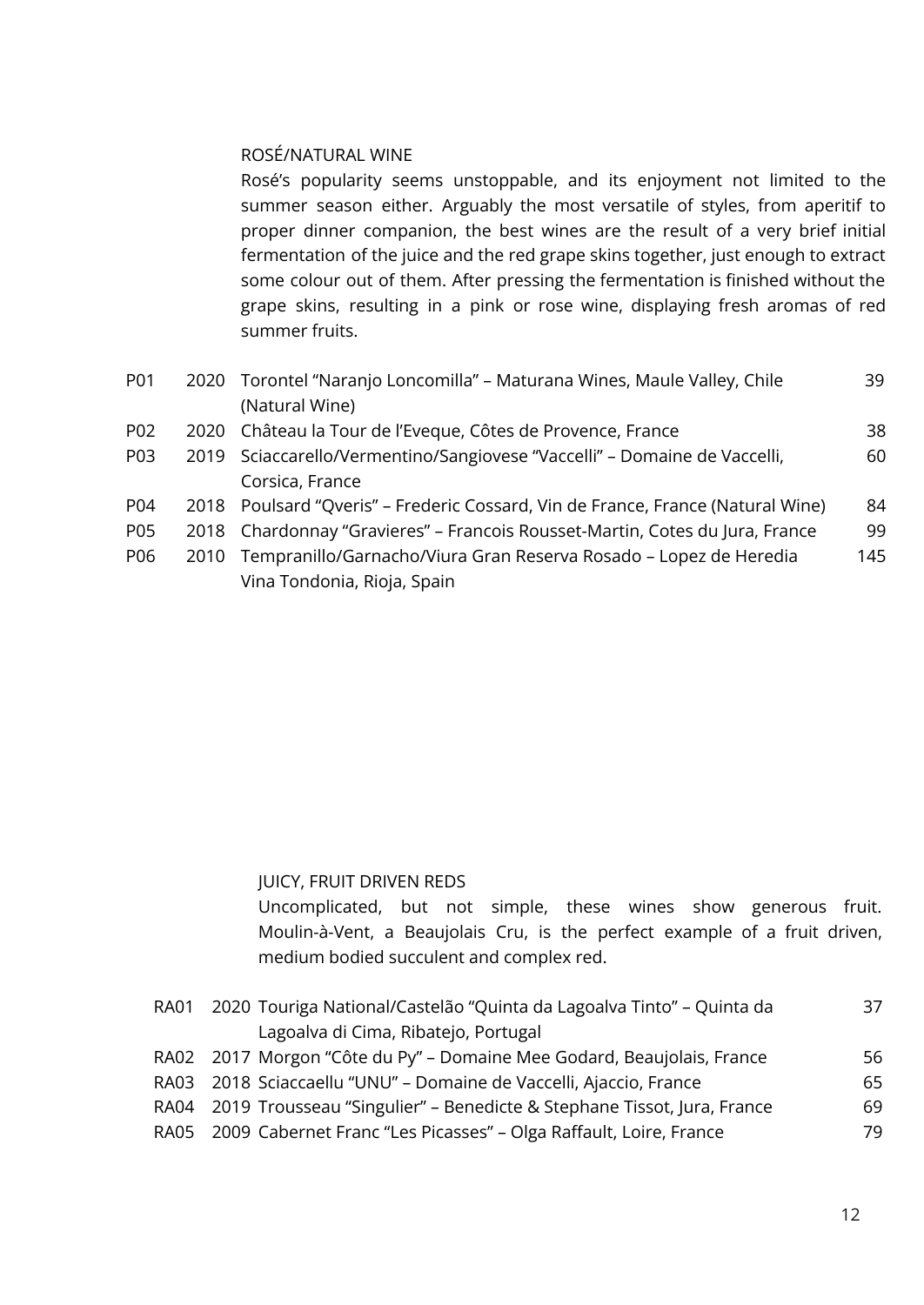#### BORDEAUX NOBILITY

Arguably the most famous red wine style in the world, the combination of Cabernet Sauvignon and Merlot reaches its pinnacle in Bordeaux. Unlike Burgundy, where the individual sites and plots are classified, the Châteaux that produce a wine that is powerful, yet refined, with perfect balance, were classified in ranking order on basis of the prices the wines fetched on the market in the 19th century. Although there is still validity in the system, neither over or underachievers, nor talented new comers it can take into account. Therefore, we have selected what we consider some of the best, almost regardless of their 19th century ranking.

| 65                                                                                                                                                                                                                                                                                     |
|----------------------------------------------------------------------------------------------------------------------------------------------------------------------------------------------------------------------------------------------------------------------------------------|
| 69                                                                                                                                                                                                                                                                                     |
| 79                                                                                                                                                                                                                                                                                     |
| 140                                                                                                                                                                                                                                                                                    |
| 155                                                                                                                                                                                                                                                                                    |
| 240                                                                                                                                                                                                                                                                                    |
| RB01 2014 Chateau de Lamarque, Haut-Medoc<br>RB02 2014 Domaine de l'Aurage, Castillon Côtes de Bordeaux<br>RB03 2014 Chateau Grand Mayne, St. Emilion<br>RB04 2009 Chateau Cantenac Brown, Margaux<br>RB05 2009 Château Giscours, Margaux<br>RB06 2005 Château Le Bon Pasteur, Pomerol |

#### BOLD, RICH, CONCENTRATED REDS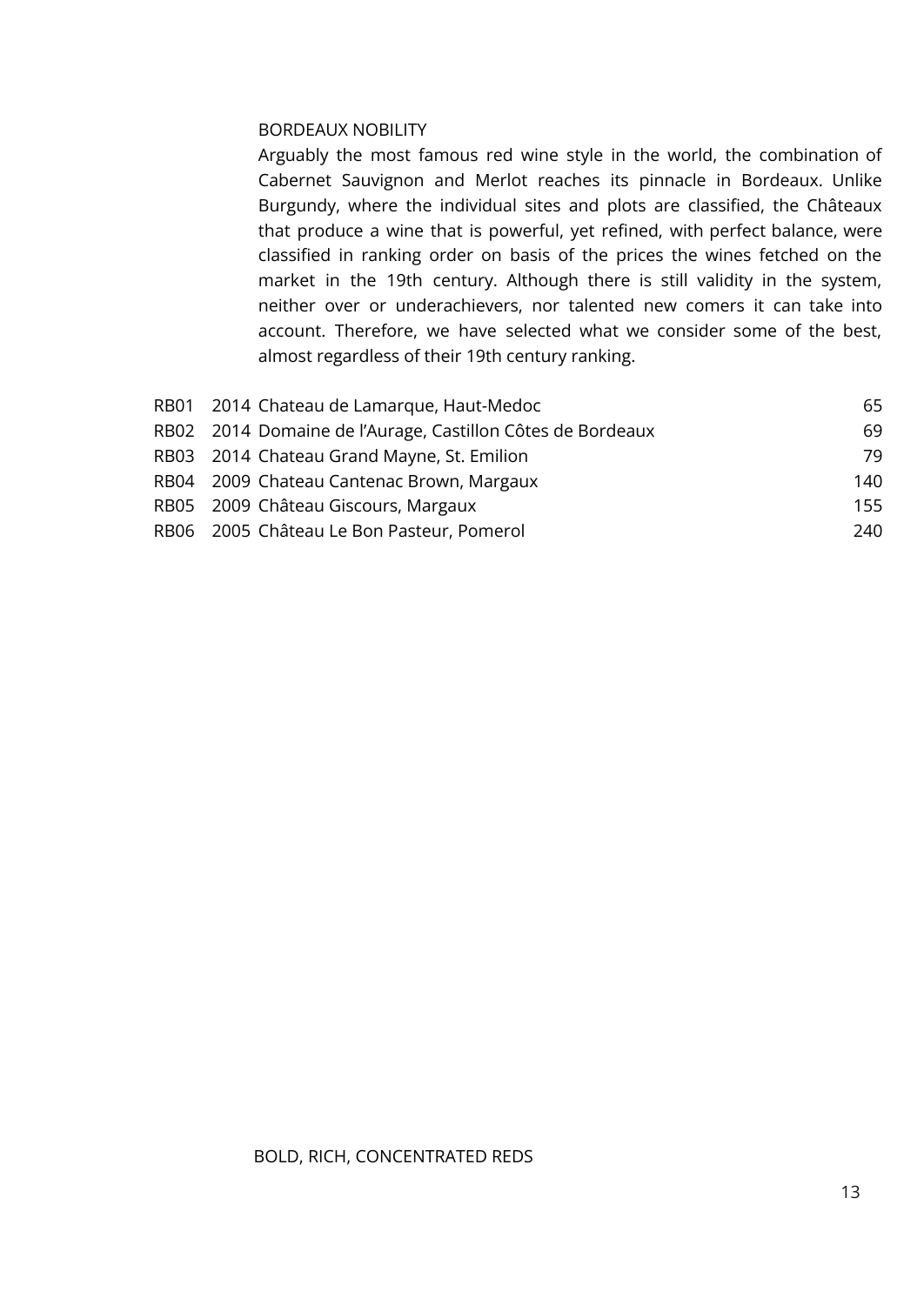Concentrated reds, which can stand up to the spiciest of dishes, and not seldomly based on Bordeaux's Cabernet Sauvignon. It seems that especially this variety has found a second home in the "New World", where warmer climates ripen the grapes to perfection, resulting in bold cassis flavours and silky tannins. Argentina's talent with Malbec, often blended with Cabernet Sauvignon, has caused nothing short of a sensation. While Moric Blaufränkisch is a beautiful, sophisticated red from steep vineyard sites fermented by indigenous yeast, receiving exceptional praise from Robert Parker.

| <b>RC01</b>      | 2019 Malbec - Achaval Ferrer, Mendoza, Argentina                           | 49  |
|------------------|----------------------------------------------------------------------------|-----|
| RC <sub>02</sub> | 2019 Blaufränkisch – Weingut Moric, Mittelburgenland, Austria              | 50  |
| <b>RC03</b>      | 2009 Rioja "Vina Tondonia Reserva" - Lopez de Heredia Vina Tondonia, Rioja | 62  |
|                  | Alta, Spain                                                                |     |
| RC <sub>04</sub> | 2019 Mencia "Sufreiral" - Cesar Marquez, Bierzo. Spain                     | 69  |
| RC <sub>05</sub> | 2014 Cabernet Sauvignon/Cabernet Franc/Petit Verdot "Othello" - Dominus    | 75  |
|                  | Estate, Napa Valley, USA                                                   |     |
| <b>RC06</b>      | 2015 Grenache/Sangiovese "Apricot Red Table Wine" - The Ojai Vineyard, Sta | 85  |
|                  | Rita Hills, USA                                                            |     |
| RC07             | 2016 Mencia/Brancello/Garnacha "Falcoeira A Capilla" – Compania de Vinos   | 110 |
|                  | Telmo Rodriguez, Valdeorras, Spain                                         |     |
| RC <sub>08</sub> | 2018 Grenache "Cantos del Diablo" – Daniel Gomez, Mentrida, Spain          | 135 |
| RC <sub>09</sub> | 2018 Rioja "La Estrada" - Bodega Lanzaga, Alavesa, Spain                   | 180 |
| <b>RC10</b>      | 2009 Cabernet Sauvignon "IX Estate" - Colgin Cellar, Napa Valley, USA      | 700 |
|                  |                                                                            |     |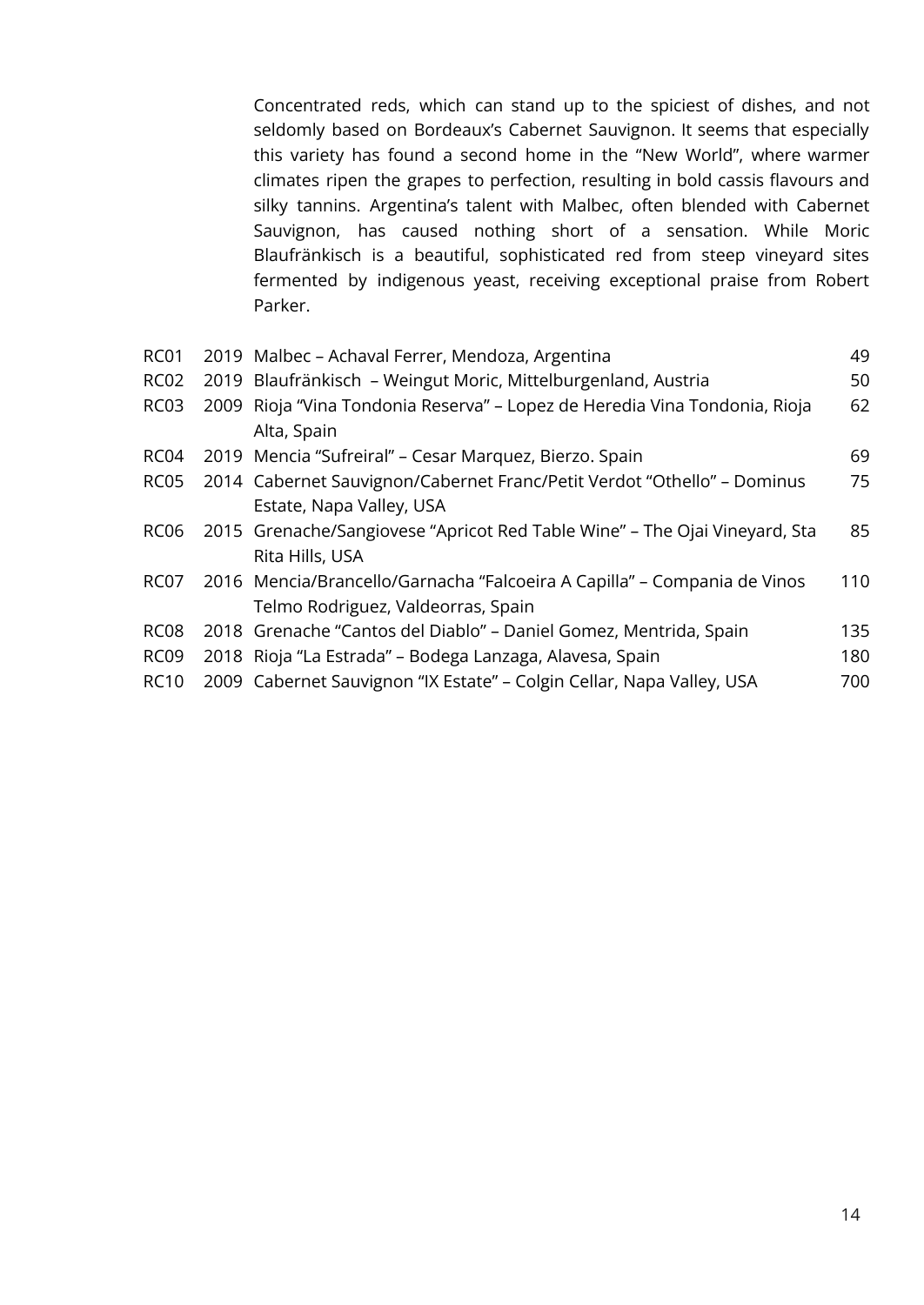#### THE ESSENCE OF ITALY

The very best Italy has to offer to the wine lover is its abundance of indigenous grape varieties, around 1200 at the last count, and of which at least 350 still have economic significance. Sangiovese, the red grape responsible for Chianti Classico, is the sole ingredient for Brunello, a concentrated red wine, showing cherry and dark fruit, as well as notes of cedar and spice. At least as majestic is Barolo made from the Nebbiolo grape. A deceivingly pale ruby colour in the glass, this wine exudes notes of dried cherry, liquorice, and leather. Marked by high acidity and persistent tannins, the wine is the proverbial fist in a silk glove and can age for a very long time. Verona's Amarone, with its heady aromas of cherry and dark chocolate, is a concentrated dry and full-bodied red made from dried grapes, and a true labour of love.

| RD01 2019 | Chianti Classico - Isole e Olena, Tuscany                           | 50  |
|-----------|---------------------------------------------------------------------|-----|
| RD02 2017 | Barolo – Giaccomo Fenocchio, Piedmont                               | 69  |
| RD03 2008 | Barbaresco – Produttori del Barbaresco, Piedmont                    | 85  |
| RD04 2013 | Brunello di Montalcino "Le Lucere" – San Filippo, Tuscany           | 89  |
| RD05 2013 | Fontalloro - Felsina Berardenga, Tuscany                            | 90  |
| RD06 2017 | Amarone della Valpolicella Classico - Allegrini, Veneto             | 115 |
| RD07 2005 | Cabernet Sauvignon/Aglianico "Montrevetrano" - Silvia Imparato,     | 129 |
|           | Campania, Italy                                                     |     |
| RD08 2014 | Valpolicella "Monte Lodoletta Superiore" - Dal Forno Romano, Veneto | 160 |
| RD09 2013 | Brunello di Montalcino "Lisini" - Azienda Lisini, Tuscany           | 160 |
| RD10 2005 | Brunello di Montalcino "Pieve Santa Restituta" – Gaja, Piedmont     | 170 |
| RD11 2009 | Cabernet Sauvignon/Sangiovese "Tignanello" - Marchesi Antinori,     | 240 |
|           | Tuscany                                                             |     |
| RD12 2017 | Barolo "Mosconi" – E.Pira & Figli, Barolo (MAGNUM)                  | 750 |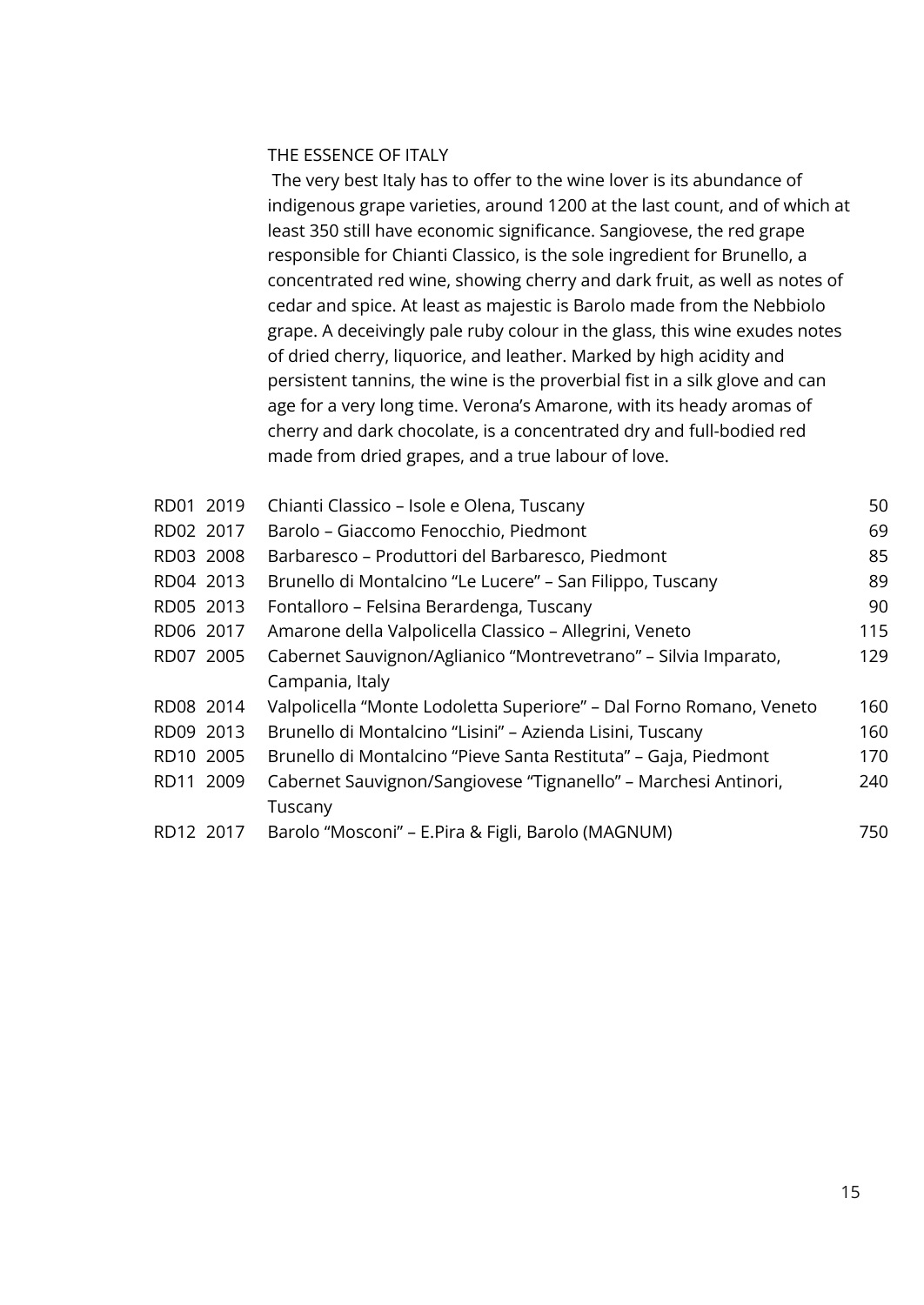PINOT NOIR PASSION - BURGUNDY...

Burgundy's red is all about one grape variety only: Pinot Noir. It is a true prima donna of a grape: fickle to grow and difficult to ripen, especially in Burgundy's cooler climate. It needs the very best vineyard site, with the best exposure to the sun, and good drainage to come to full fruition. Even if this is a given, it is still a challenge to turn the fruit into the style of wine it has become so famous for: seductive, perfumed, complex, with a fine tannic core, and whose bouquet with age develops into notes of forest floor, raspberry and tobacco. Intimate knowledge of the vineyards is therefore of #the utmost importance as is a very low yield. Pure and fine, its colour has once been likened to that of "crushed rubies".

| 95 |
|----|
| 95 |
| 98 |
| 98 |
|    |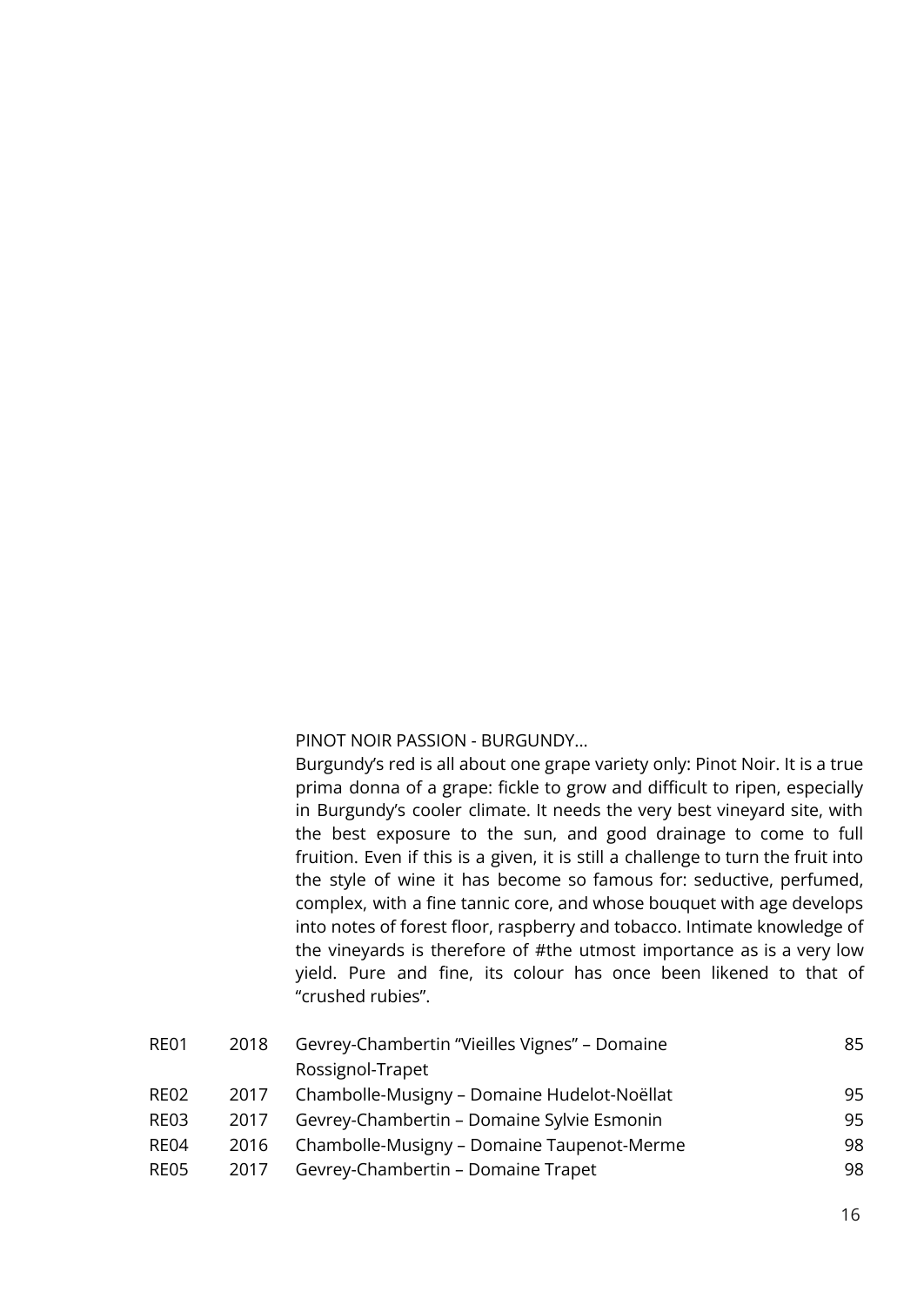| <b>RE06</b> | 2013 | Chambolle-Musigny - Domaine Francois Bertheau                           | 130  |
|-------------|------|-------------------------------------------------------------------------|------|
| <b>RE07</b> | 2015 | Chambolle-Musigny "Vieilles Vignes" - Geantet-Pansiot                   | 155  |
| <b>RE08</b> | 2017 | Gevrey-Chambertin - Arnaud Mortet                                       | 160  |
| <b>RE09</b> | 2010 | Volnay 1 <sup>er</sup> Cru "Fremiets" - Marquis di Angerville           | 180  |
| <b>RE10</b> | 2011 | Chambolle-Musigny 1 <sup>er</sup> Cru "Les Sentiers" - Domaine Arlaud   | 180  |
| <b>RE11</b> | 2018 | Morey-Saint-Denis - Domaine Dujac                                       | 190  |
| <b>RE12</b> | 2009 | Vosne-Romanee 1 <sup>er</sup> Cru "Les Rouges" - Domaine Jean Grivot    | 280  |
| <b>RE13</b> | 2009 | Nuits St. Georges "Clos des Porrets St George" - Domaine Henri          | 290  |
|             |      | Gouges                                                                  |      |
| <b>RE14</b> | 2017 | Vosne-Romanee 1er Cru "Les Brulees" - Domaine Guyon                     | 320  |
| <b>RE15</b> | 2018 | Bourgogne - Domaine Coche-Dury                                          | 390  |
| <b>RE16</b> | 2015 | Nuits-Saint-George 1 <sup>er</sup> Cru "Clos de la Marechale" – Domaine | 400  |
|             |      | Jacques Frederic Mugnier                                                |      |
| <b>RE17</b> | 2014 | Clos de la Roche Grand Cru - Domaine Armand Rousseau                    | 1135 |
| <b>RE18</b> | 2014 | Echezeaux Grand Cru - Domaine de la Romanee-Conti                       | 5900 |
|             |      |                                                                         |      |

#### ... AND ITS COUNTERPARTS

With Pinot Noir's reputation being what it is it may come as a surprise that almost any winemaker wants to try his or her hands on it. The Burgundians are highly sceptical of these efforts but plantings outside of Pinot Noir's home, has shown it has swiftly adapted to New Zealand's Central Otago. Other New World wine regions were quick to follow, with some top-class wines produced in Australia's Yarra Valley and especially Oregon's Willamette Valley which has gained a reputation for some of the world's best Pinot Noirs. The German version of Pinot Noir, here called Spätburgunder, however, is no new introduction, as it has been in its vineyards at least since the 16th century.

| RF01 2019 Pinot Noir "Yarra Valley" - Mac Forbes, Yarra Valley, Australia      | 48  |
|--------------------------------------------------------------------------------|-----|
| RF02 2014 Pinot Noir "Abbey Ridge" - J. Christopher, Dundee Hills, USA         | 86  |
| RF03 2020 Pinot Noir "Cinema" - Crystallum Wines, Hemel-en-Aarde Ridge, South  | 95  |
| Africa                                                                         |     |
| RF04 2017 Pinot Noir "Knox Alexander" - Au Bon Climat, Santa Maria Valley, USA | 110 |
| RF05 2018 Pinot Noir "Fe Ciega" - The Ojai Vineyard, Sta Rita Hills, USA       | 130 |
| RF06 2019 Pinot Noir "Kistler Vineyard" - Kistler, Sonoma Coast, USA           | 170 |
| RF07 16/18Pinot Noir - Kusuda, Martinborough, New Zealand                      | 180 |
| RF08 2014 Pinot Noir "Wayfarer" - Wayfarer Vineyard, Sonoma Country, USA       | 240 |
|                                                                                |     |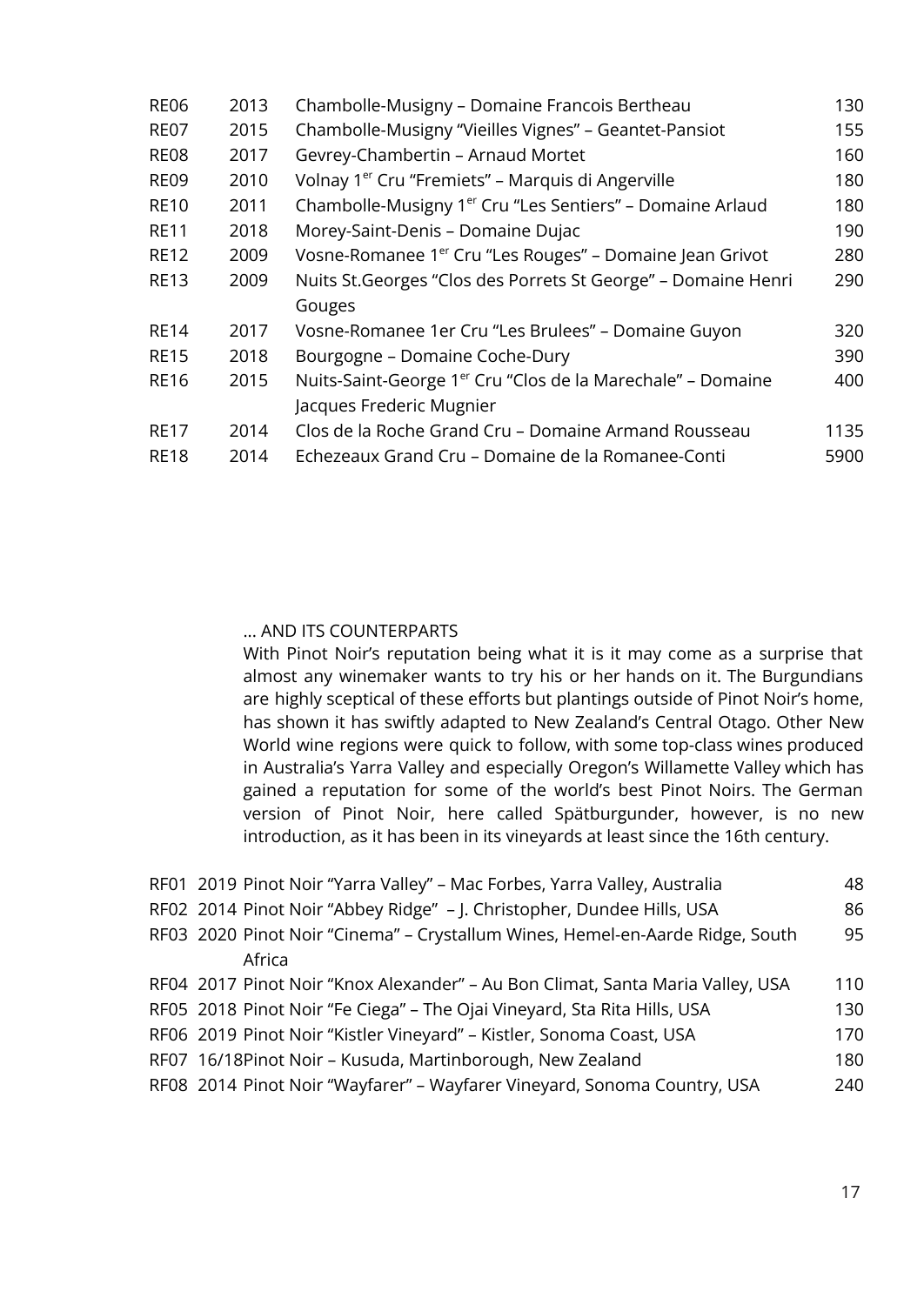#### RHONE AND ITS ADMIRERS

The classic, full-bodied and concentrated reds from the Rhône are especially admired by producers in Australia's Barossa Valley. This is no coincidence as the principal Rhône grape, Syrah, was brought over here more than 150 years ago, and became known as "Shiraz". On its own or in a classic blend with Grenache and Mourvèdre, it mirrors the Châteauneuf-du-Pape style, with notes of plum, black olives, and dark fruits, with the Rhône versions showing perhaps a touch more restraint.

|  | RG01 2017 Crozes-Hermitage - Domaine Alain Graillot, Rhône, France                  | 60  |
|--|-------------------------------------------------------------------------------------|-----|
|  | RG02 2018 Syrah "John Sebastiano Vineyard" - The Ojai Vineyard, Sta. Rita Hill, USA | 85  |
|  | RG03 2013 Chateauneuf-du-Pape - Château du Beaucastel, Rhone, France                | 95  |
|  | RG04 2009 Chateauneuf-du-Pape - Le Clos du Caillou, Rhone, France                   | 160 |
|  | RG05 2016 Cornas "Chaillot" - Franck Balthazar, Rhone, France                       | 170 |
|  | RC06 2017 Syrah "Lillian Whitehawk Vineyard" - Lillian Winery, Central Coast, USA   | 200 |
|  | RG07 2006 Syrah "Cailloux Vineyard" - Cayuse Vineyard, Walla Walla Valley, USA      | 249 |
|  | RG08 2019 Cote Rotie "La Barbarine" – Domaine Yves et Mathilde Gangloff, Rhone,     | 450 |
|  | France                                                                              |     |
|  | RG09 2019 Cote Rotie "La Sereine Noire" – Domaine Yves et Mathilde Gangloff,        | 590 |
|  | Rhone, France                                                                       |     |

#### NOBLE ROT AND LUSCIOUS SWEET WINES

The most precious of all wines, as they are extremely labour intensive to produce. All sweet wines are essentially the result of a concentration of the juice, either by a very late harvest, where the grapes literally shrivel on the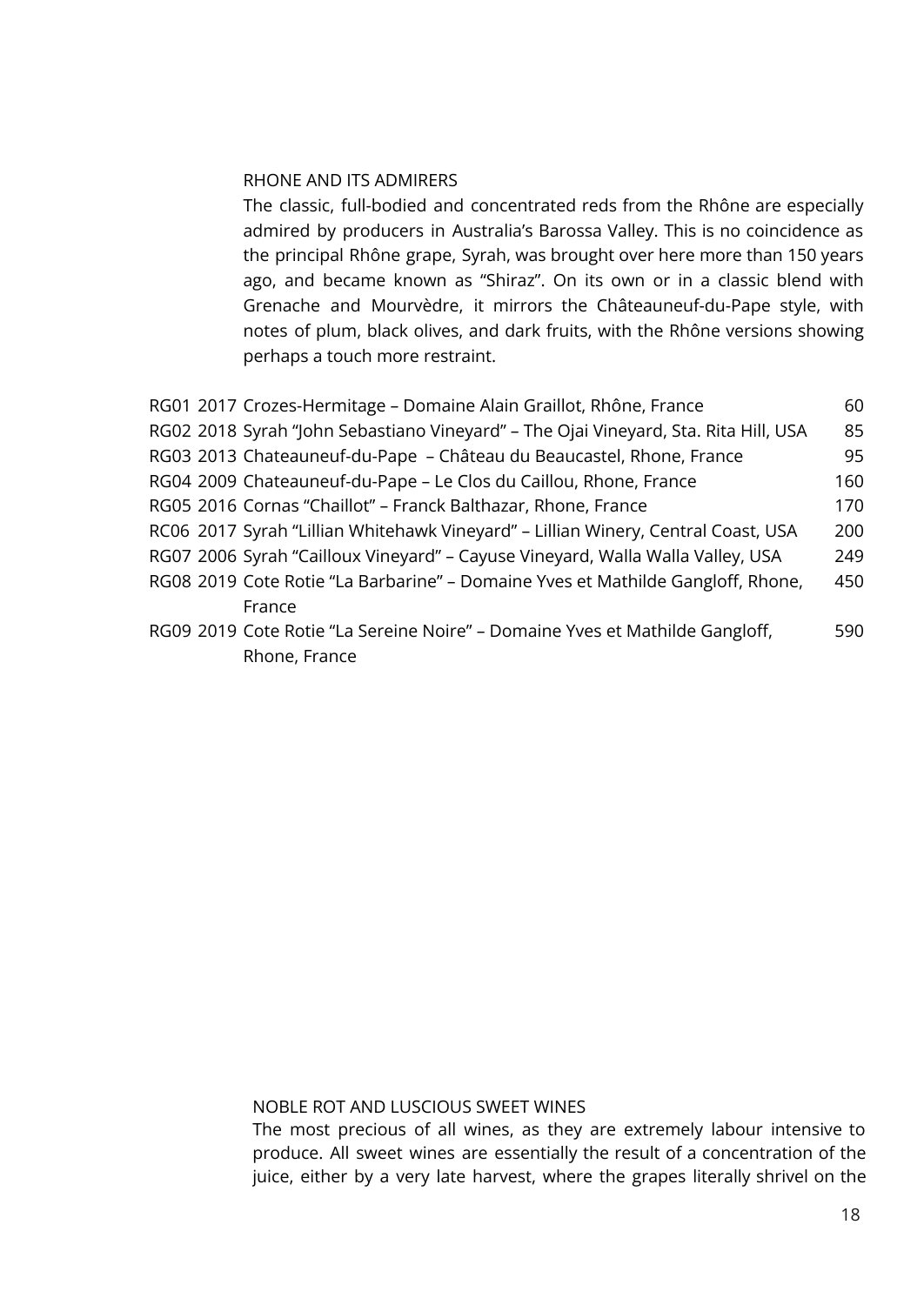vine, or by botrytis, a noble fungus, which attacks the grapes and causes for evaporation of part of the juice in the berry. The most ancient method, however, is drying bunches of grapes in the sun (passito). Port needs no further introduction and is complemented here with a rare vintage-wine. Sweet wines are fantastic matches for sweet fruit desserts or enjoyed on their own as a perfect finish to a good meal.

|  | SW01 2019 Chardonnay Beerenauslese - Helmut Lang, Burgenland, Austria (375ml)        | 49  |  |  |
|--|--------------------------------------------------------------------------------------|-----|--|--|
|  |                                                                                      |     |  |  |
|  | SW02 2019 Muscat "Ben Rye" - Donnafugata, Sicily, Italy (375ml)                      | 69  |  |  |
|  | SW03 2013 Riesling Auslese "Ruppertsberger Reiterpfad"<br>Dr.<br>von                 | 75  |  |  |
|  | Basserman-Jordan, Mosel, Germany (375ml)                                             |     |  |  |
|  | SW04 2018 Vidal Sparkling Icewine - Inniskillin, Niagara, Canada (375ml)             | 125 |  |  |
|  | SW05 2004 Riesling Auslese "Brauneberger Juffer-Sonnenuhr - Fritz Haag, Mosel,       | 130 |  |  |
|  | Germany (750ml)                                                                      |     |  |  |
|  | SW06 2019 Cabernet Franc Icewine - Inniskillin, Niagara, Canada (375ml)<br>145       |     |  |  |
|  | SW07 1985 Vintage Port - Taylor Fladgate, Douro, Portugal (750ml)<br>185             |     |  |  |
|  | SW08 1990 Riesling Auslese "Ockfener Bockstein" - Reichsgraf von Kesselstatt,        | 190 |  |  |
|  | Mosel, Germany (750ml)                                                               |     |  |  |
|  | SW09 2001 Riesling Auslese "Brauneberger Juffer-Sonnenuhr" - Fritz Haag, Mosel,      | 195 |  |  |
|  | Germany (750ml)                                                                      |     |  |  |
|  | SW10 1997 Vouvray Moelleux "Clos du Bourg" – Domaine Huet, Loire, France (750ml) 200 |     |  |  |
|  | SW11 1997 Chateau d'Yquem, Sauternes, France (350ml)                                 | 305 |  |  |
|  | SW12 2006 Chateau d'Yquem, Sauternes, France (750ml)                                 | 420 |  |  |
|  |                                                                                      |     |  |  |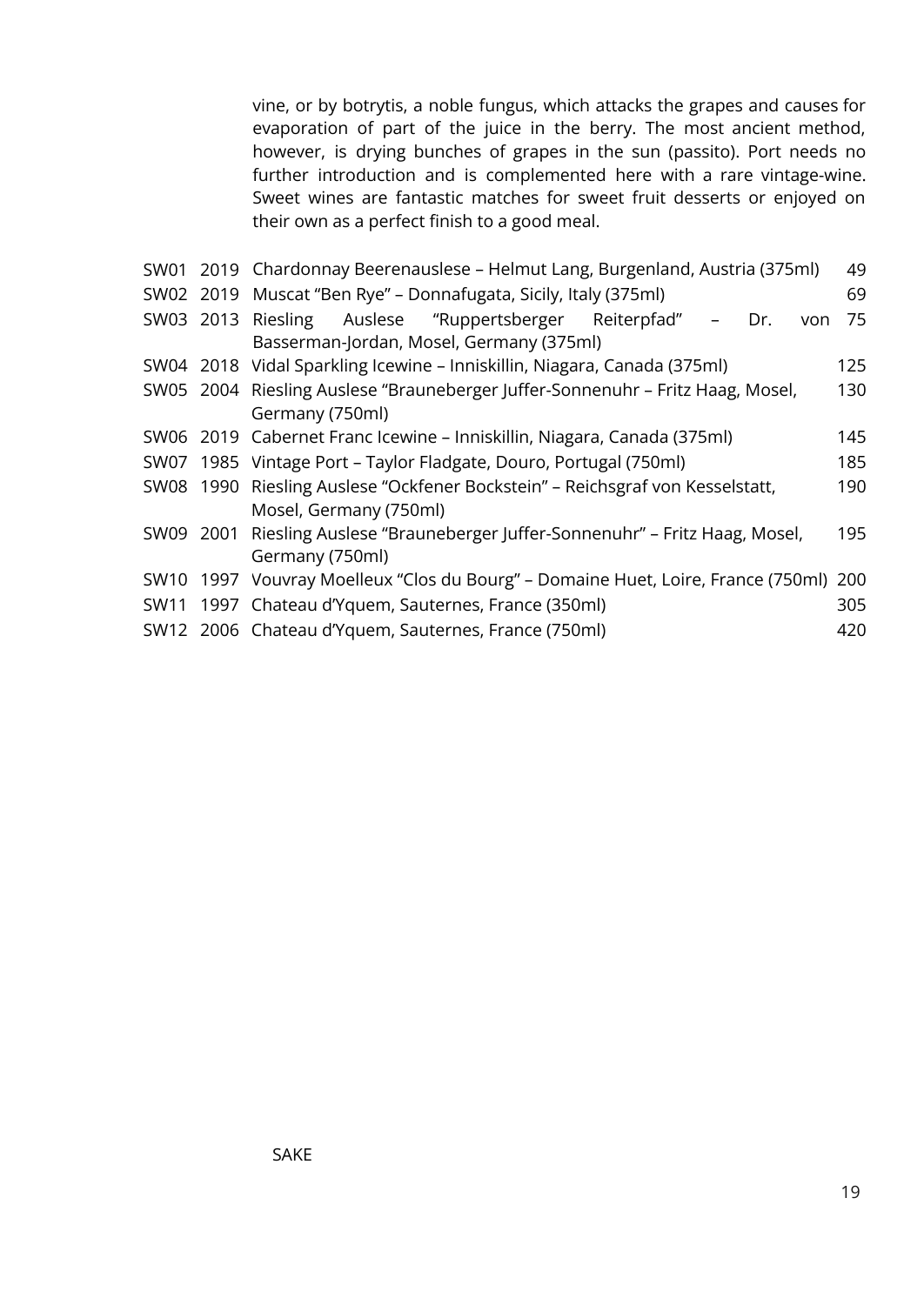Sake is an ancient rice-based beverage obtained by fermenting rice. Contrary to wine, Sake is being brewed similar like beer, but unlike malt, rice doesn't contain the enzyme needed to break down starch into sugar, which consequently is fermented into alcohol. Rice is first polished to remove the protein and soaked in water and cooked. After cooling down it is inoculated with a fungus and water is added to produce a mash which is fermented. The process is a far lengthier one than for beer, and the origin and quality of the rice play a crucial role in obtaining a complex wine. Unlike industrial products, Sake from small breweries can be as multi- flavoured and fascinating as wine made from grapes. Contrary of what is often believed, most modern style Sake gains by being served lightly chilled, and can be as versatile a food match as any wine. The Isake collection, of which the finest Sakes were picked for our list, has been created by French Sommelier Xavier Chapelou and Japanese Sake expert Kumiko Ohta. Inspired through many journeys to Japan they discovered the subtle masterpieces of some of the best brewers.

MM01 Yuki Isake – Naniwa Sake Brewery (300ml) 49 A very accomplished level of acidity brings an uplifting crispness of fresh lemon and bitter-sweet grapefruit. Recommend to serve it chilled. MM02 Isake Classic – Tatsuuma-Honke Brewery (720ml) 64 Refreshing, medium dry Sake with a nose of melon and peach, it is extremely smooth with a clean and long finish. Very good when served chilled, but also excellent warmed up slightly (nurukan) to enhance the Sake character. MM03 Fat Samurai - Kaetsu Shuzo Brewery, Niigata (720ml) 94 This Sake holds a high polishing rate of 40% and is made with no added alcohol to cease fermentation while retaining its full bodied, dry flavours. MM04 Zen Sake – Naniwa Brewery (720ml) 18 5 Zen has a delicately exotic fragrance and a creamy taste, which

creates a harmonious feeling. Very smooth and well-rounded flavours settle into the centre of your palate, refreshed by a long crisp finish.

#### **CHINESE RICE WINE**

MM05 Shao Hsing 6 Years Old, China (500ml) 55

20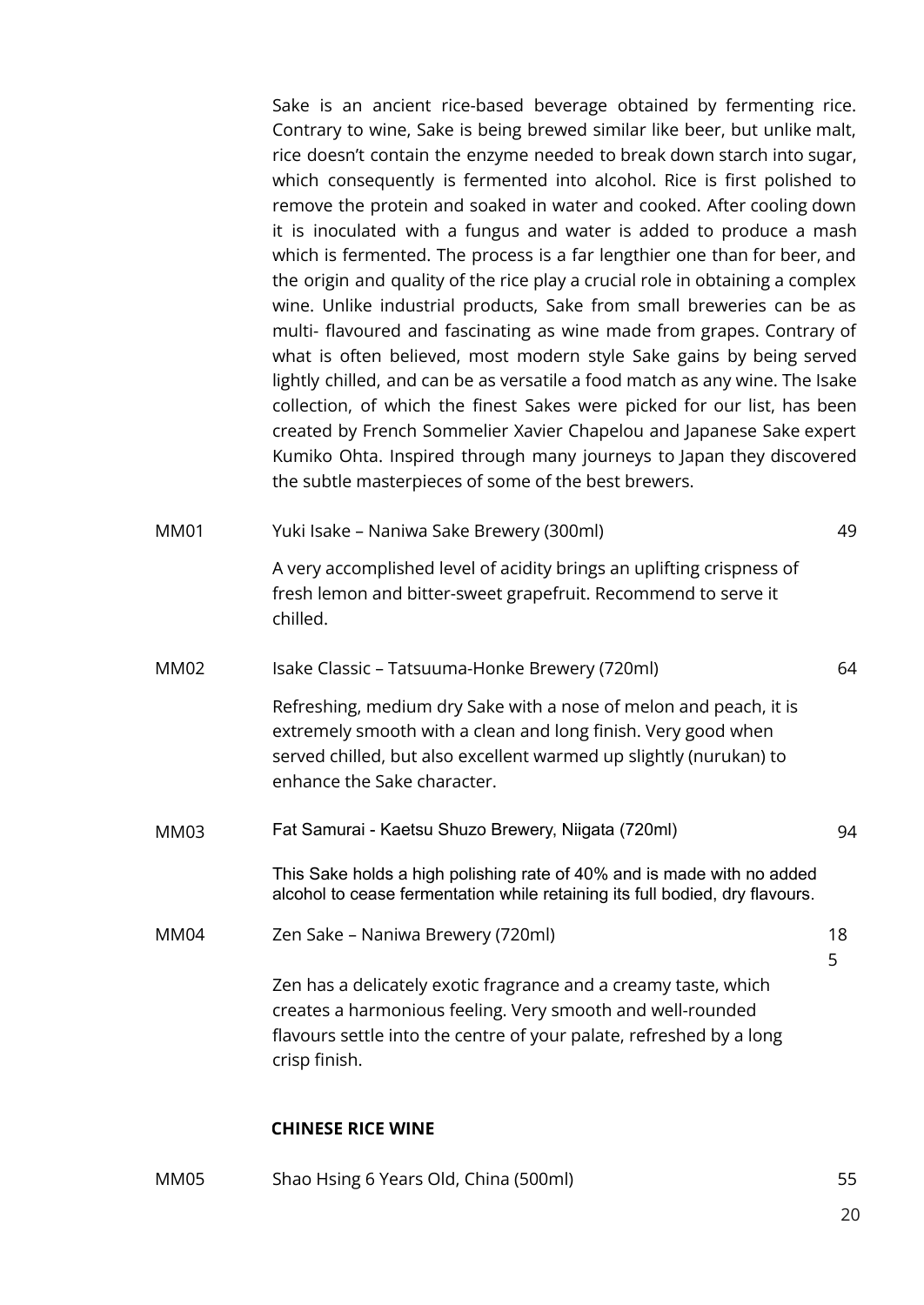#### **Plum Sake**

| MMP1 | Koto Premium Plum Sake - Umeshu (750ml) | 110 |
|------|-----------------------------------------|-----|
|------|-----------------------------------------|-----|

#### **WINES BY THE GLASS**

| GW01<br>GW02     | 2020<br>2018     | Sauvignon Blanc - Lionel Gosseaume, Loire, France (125ml)<br>Meursault - Domaine Ballot Millot, Burgundy, France (125ml) | 10.5<br>14.5 |
|------------------|------------------|--------------------------------------------------------------------------------------------------------------------------|--------------|
| Red              |                  |                                                                                                                          |              |
| GR01             | 2019             | Touriga National/Castelão "Quinta da Lagoalva Tinto" -<br>Quinta da Lagoalva di Cima, Ribatejo, Portugal (125ml)         | 9.5          |
| GR <sub>02</sub> | 2017             | Barolo - Giaccomo Fenocchio, Piedmont (125ml)                                                                            | 14           |
| GR03             | 2016             | Chambolle-Musigny - Domaine Taupenot-Merme,<br>Burgundy, France (125ml)                                                  | 17           |
| <b>Rose</b>      |                  |                                                                                                                          |              |
| GP01             | 2020             | Château la Tour de l'Eveque, Côtes de Provence, France<br>(125ml)                                                        | 9.5          |
| Champagne        |                  |                                                                                                                          |              |
| GC01             | N/V              | Delamotte Blanc de Blancs, Champagne, France(125ml)                                                                      | 13.5         |
| <b>BEER</b>      |                  |                                                                                                                          |              |
| BB1              |                  | Heineken Premium Lager (Zero Alcohol), Netherland (330ml)                                                                | 5            |
| BB <sub>2</sub>  |                  | 1903, Tsingtao Brewery, Qingdao China (330ml)                                                                            | 5.5          |
| BB <sub>3</sub>  |                  | Asahi Dry Breweries, Japan (330ml)                                                                                       | 5.5          |
| BB4              |                  | Hitachino Nest Red Ale, Kiuchi Brewery, Japan (330ml)                                                                    | 7.5          |
|                  | PLUM SAKE (75ml) |                                                                                                                          |              |
| <b>MM11</b>      |                  | Koto Plum Sake - Isake, Japan                                                                                            | 14           |
|                  |                  | <b>LIQUEURS BITTERS VERMOUTH (50ml)</b>                                                                                  |              |
| <b>LB01</b>      |                  | Sambuca Opal Bianca                                                                                                      | 10           |
| <b>LB02</b>      |                  | <b>Baileys</b>                                                                                                           | 10           |
| <b>LB03</b>      |                  | Tia Maria                                                                                                                | 10           |
| LB04             |                  | Southern Comfort                                                                                                         | 10           |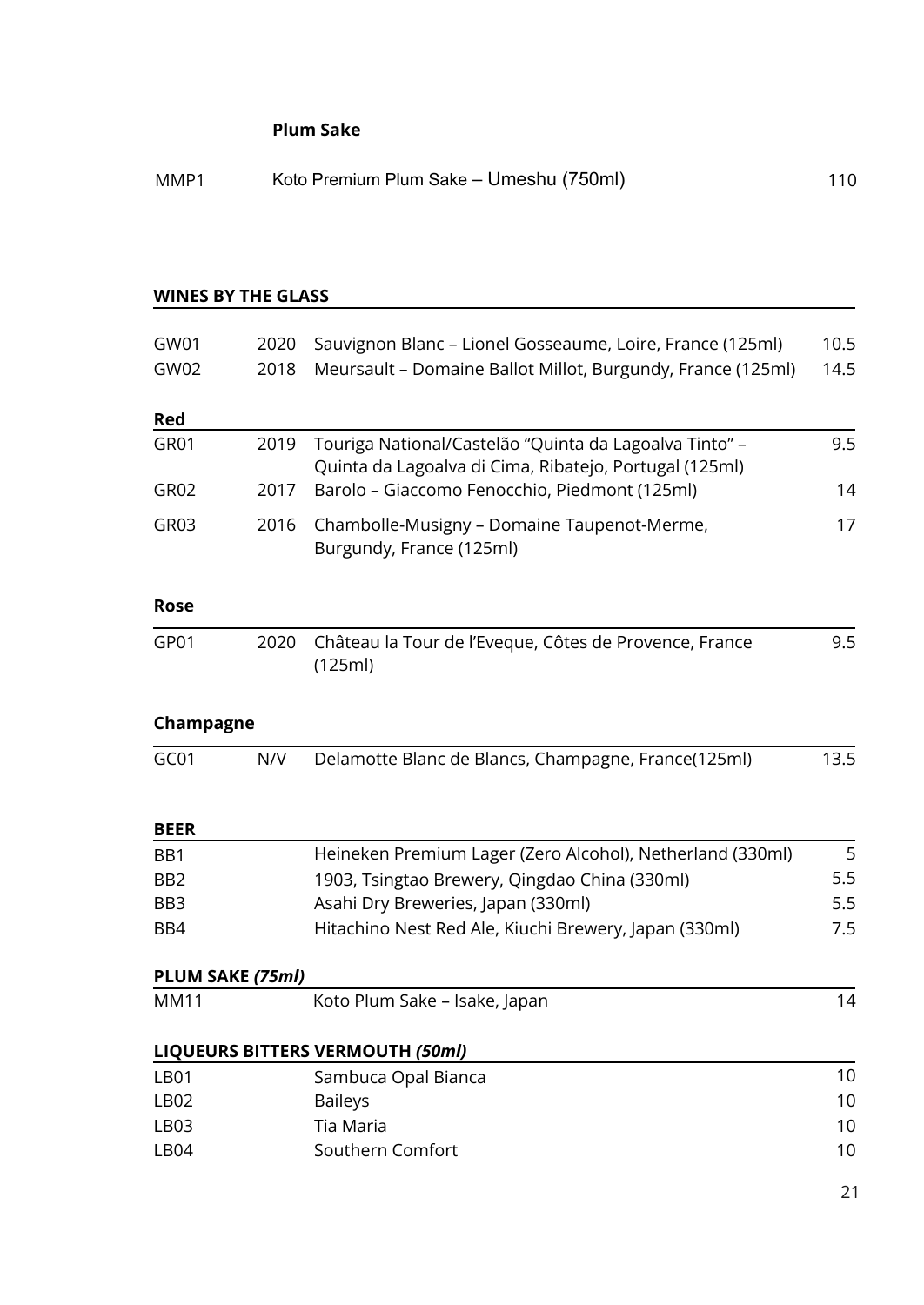| LB <sub>05</sub> | Drambuie                                      | 10 |
|------------------|-----------------------------------------------|----|
| LB <sub>06</sub> | Cointreau                                     | 12 |
| LB <sub>07</sub> | Disaronno Amaretto                            | 12 |
| LB <sub>08</sub> | Martini Extra Dry                             | 12 |
| LB <sub>09</sub> | Pimms                                         | 12 |
| LB10             | Campari                                       | 12 |
| LB11             | Fernet Branca                                 | 12 |
| LB12             | <b>Grand Marnier</b>                          | 12 |
| LB13             | Prucia Plum Liqueur de France – Jules Bremant | 15 |
| LB14             | Kinmen Kaoliang 58                            | 15 |
| LB15             | Limoncello                                    | 8  |
|                  |                                               |    |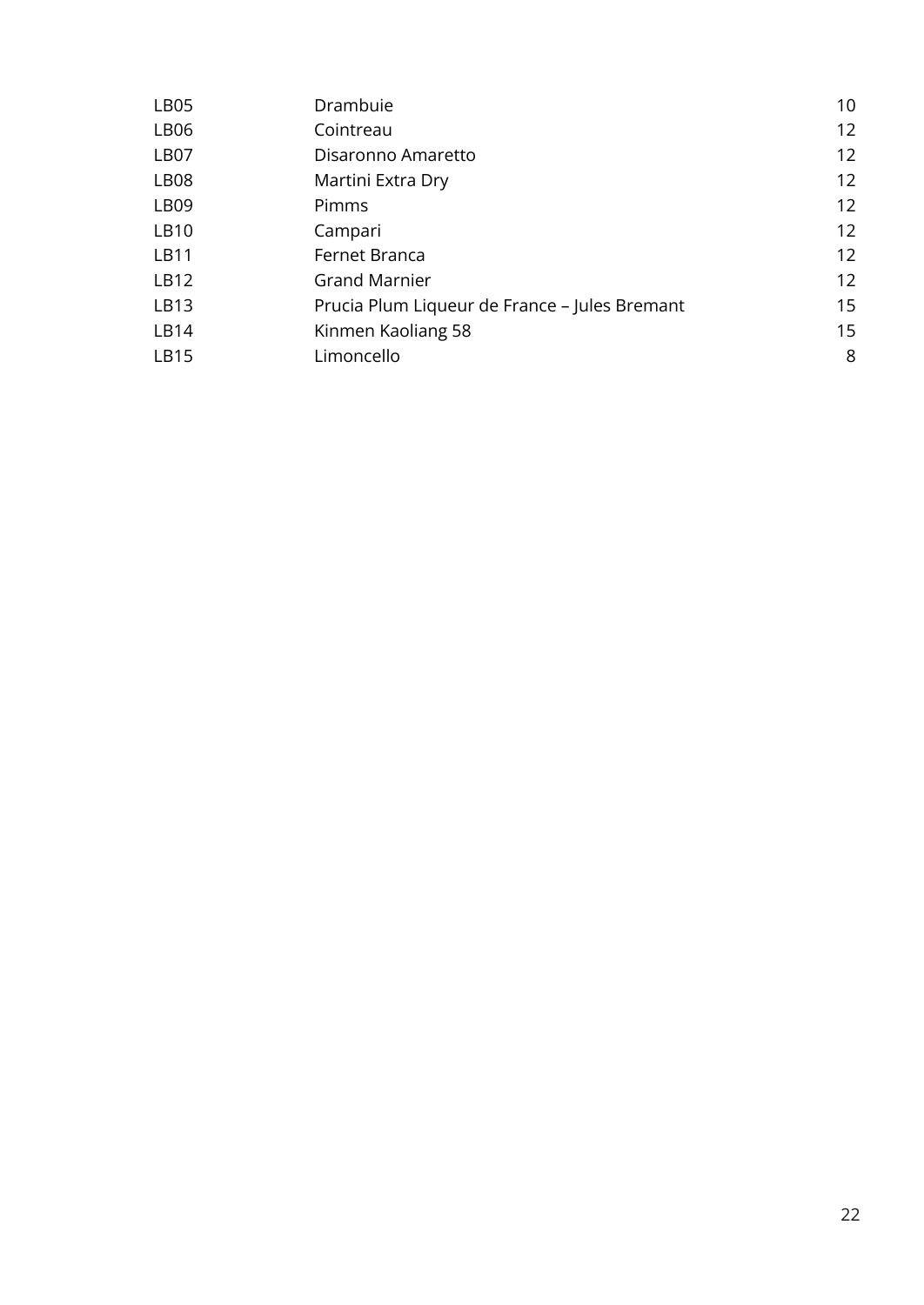## **DISTILLATES** *(50ml)*

| Grappa                       |                                                             |    |
|------------------------------|-------------------------------------------------------------|----|
| <b>DA01</b>                  | Grappa Traminer Pilzer                                      | 14 |
| <b>Cognac &amp; Calvados</b> |                                                             |    |
| DB <sub>01</sub>             | Roger Groult 12 years Calvados Pays d'Auge                  | 22 |
| <b>DB02</b>                  | Hennessy XO                                                 | 38 |
|                              | <b>WHISKY &amp; BOURBON (50ml)</b>                          |    |
| <b>Blended</b>               |                                                             |    |
| DC01                         | <b>Famous Grouse</b>                                        | 12 |
| DC <sub>02</sub>             | Johnny Walker Black Label                                   | 12 |
| DC <sub>03</sub>             | Chivas Regal 12 years                                       | 12 |
| DC04                         | Suntory The Chita                                           | 22 |
| DC05                         | Hibiki "Japanese Harmony"                                   | 24 |
| <b>Single Malt</b>           |                                                             |    |
| <b>DC06</b>                  | Glenfiddich 12 Years                                        | 15 |
| DC07                         | <b>Highland Park 12 Years</b>                               | 15 |
| DC <sub>08</sub>             | Laphroaig 10 Years                                          | 15 |
| DC <sub>09</sub>             | Glemorangie 10 Years                                        | 15 |
| <b>DC10</b>                  | Thompson Bros Spirited Angels Strathearn Distillery 7 years | 20 |
| <b>DC11</b>                  | Thompson Bros - Highland Region 21 Years                    | 20 |
| <b>DC12</b>                  | Suntory Yamazaki Distiller's Reserve                        | 24 |
| <b>DC13</b>                  | Oban 14 Years                                               | 24 |
| <b>DC14</b>                  | Glenfarclas The Family Cask Singlr Malt                     | 38 |
| <b>DC15</b>                  | The Hakushu 12 Years                                        | 38 |
| <b>DC16</b>                  | The Macallan 18 Years Old Sherry                            | 70 |
| <b>DC17</b>                  | The Yamazaki 12 Years                                       | 70 |
| DC <sub>18</sub>             | Thompson Bros - Islay Single Malt 31 Years                  | 80 |
| <b>Bourbon</b>               |                                                             |    |
| <b>DC19</b>                  | Jack Daniels                                                | 12 |
| <b>DC20</b>                  | Maker's Mark                                                | 12 |
| <b>DC21</b>                  | Four Roses Single Barrel                                    | 14 |
| DC <sub>22</sub>             | <b>Woodford Reserve</b>                                     | 16 |
| <b>RUM &amp; TEQUILA</b>     |                                                             |    |
| DD <sub>01</sub>             | Chairman's Reserve Rum                                      | 10 |
| DD <sub>04</sub>             | Patron Silver Tequila                                       | 14 |
|                              |                                                             |    |

23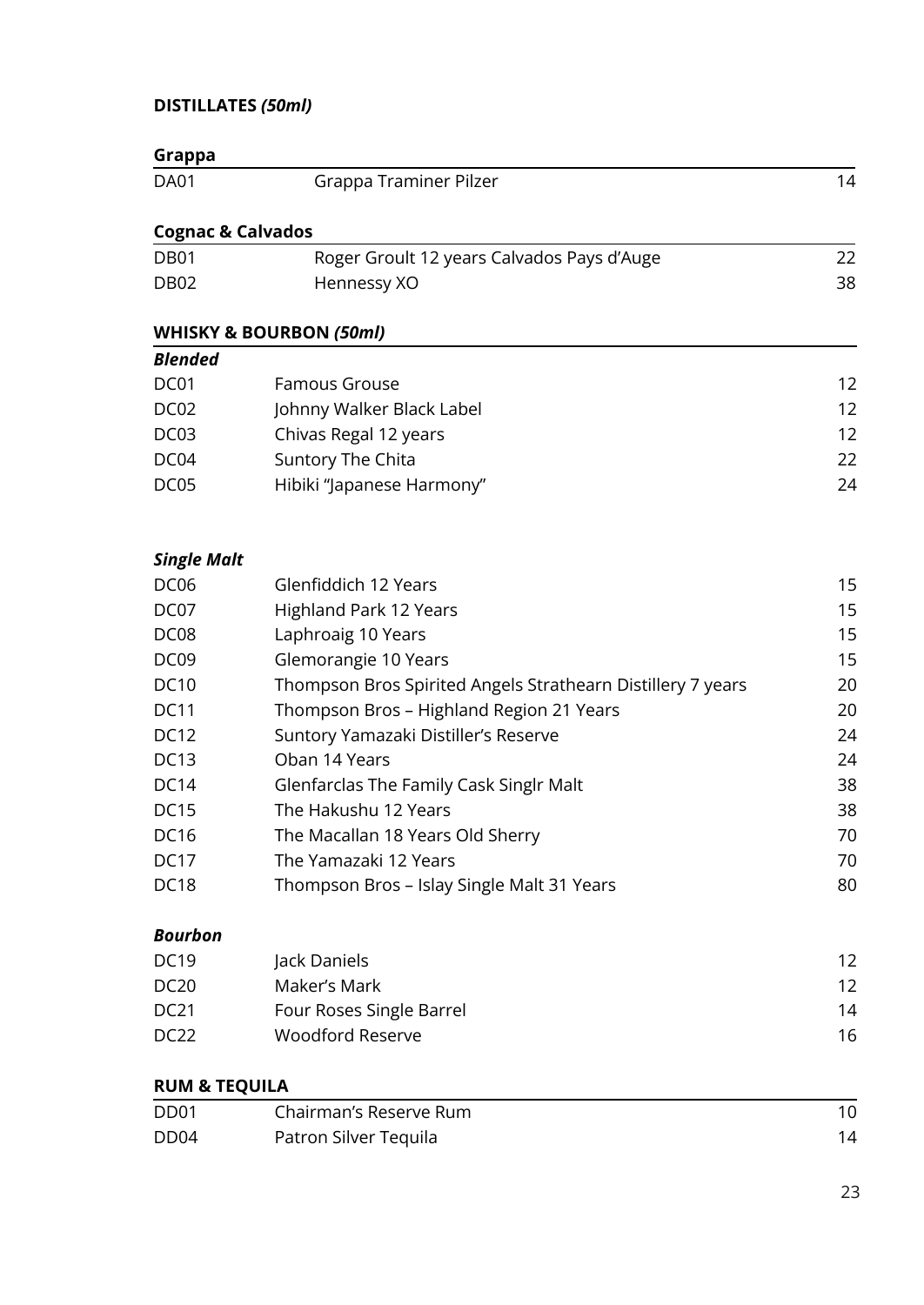## **VODKA**

| DE <sub>02</sub> | Grey Goose                                    | 12             |
|------------------|-----------------------------------------------|----------------|
| DE03             | Crystal Head Vodka                            | 12             |
| DE04             | Reyka Vodka                                   | 13             |
| DE05             | Beluga Noble Vodka                            | 14             |
| <b>GIN</b>       |                                               |                |
| DF01             | Roku Gin, Japan                               | 12             |
| DF <sub>02</sub> | Silent Pool Gin, Surrey, England              | 14             |
| DF04             | Thompson Bro's Organic Highland Gin, Scotland | 19             |
| <b>SOFTD</b>     |                                               |                |
| <b>RINKS</b>     |                                               |                |
| X01              | Fevertree Tonic Water Elderflower             | 3.5            |
| X02              | <b>Fevertree Tonic Water Aromatic</b>         | 3.5            |
| X03              | Fevertree Light Tonic                         | 3.5            |
| X04              | Fevertree Soda Water                          | 3.5            |
| X05              | Coca Cola 200ml                               | 4              |
| X06              | Coca Cola Diet 200ml                          | 4              |
| X07              | Fevertree Lemonade 200ml                      | 4              |
| X08              | Alain Millat Orange Juice 200ml               | 5.5            |
| X09              | Alain Millat Cranberry Juice 200ml            | 5.5            |
| X10              | Alain Millat Apple Juice 200ml                | 5.5            |
| X11              | Alain Millat Chardonnay Grape Juice 200ml     | 5.5            |
| X12              | Alain Millat Lychee Nectar 200ml              | 5              |
| X13              | Gingerella 330ml                              | $\overline{4}$ |
| X14              | Purezza Mineral Water - Still 750ml           | 4              |
| X15              | Purezza Mineral Water - Sparkling 750ml       | 4              |
|                  |                                               |                |

## **TEA AND COFFEE**

## **JADE Teas and Herbals**

| X11 | Peppermint Tea, Kent & Sussex Tea & Coffee Co                                                                                                                 | 5 |
|-----|---------------------------------------------------------------------------------------------------------------------------------------------------------------|---|
| X12 | Jasmine Yinhao, Guangxi, China<br>Lively green tea with freshly picked jasmine flower to create a vibrant and<br>refreshing tea.                              | 6 |
| X13 | Chrysanthenum, Tongxiang, Zheijang, China<br>Prenium Chrysanthenum tea made with flowers just before opening. Rich<br>perforating taste and refreshing scent. | 6 |